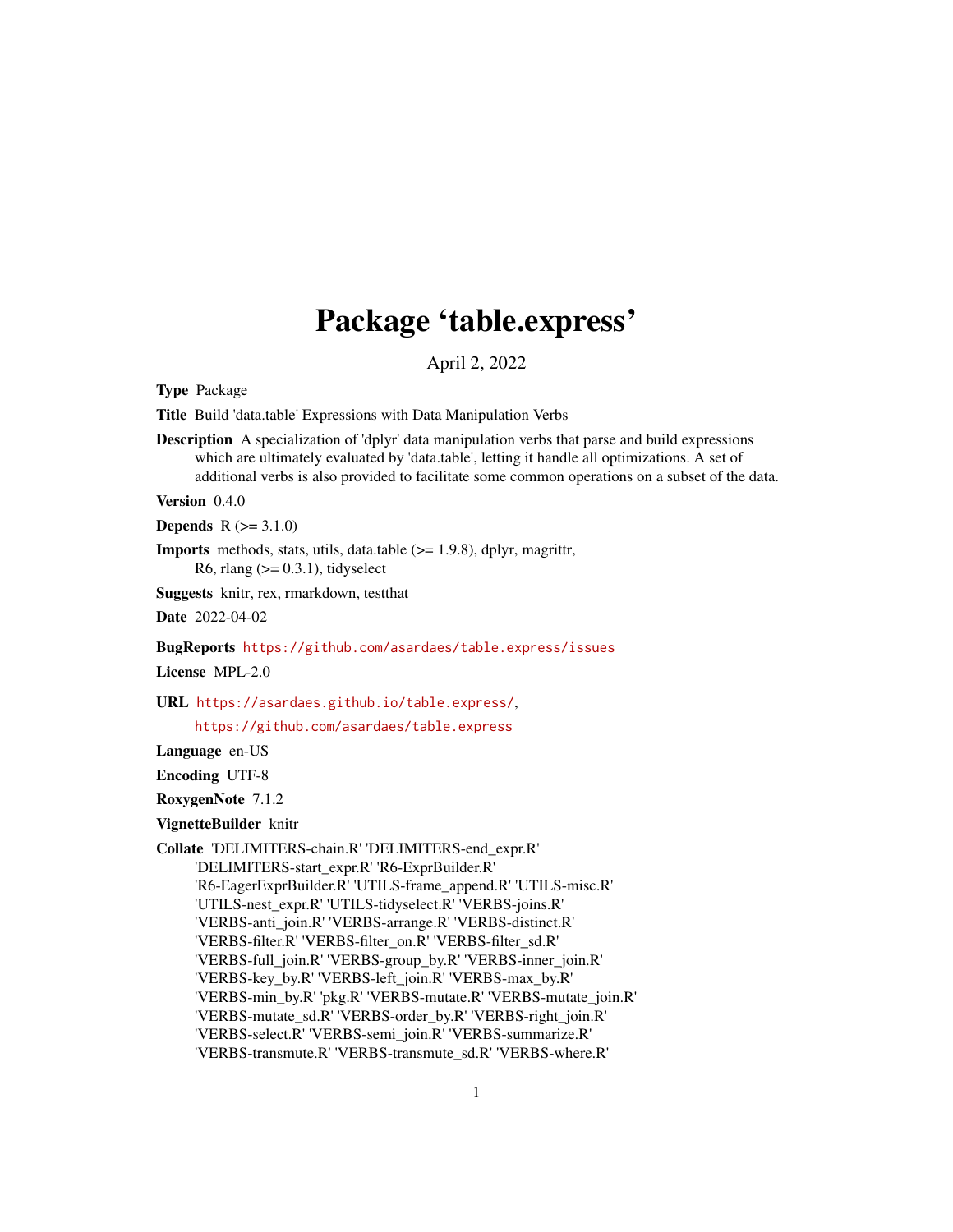<span id="page-1-0"></span>NeedsCompilation no Author Alexis Sarda-Espinosa [cre, aut] Maintainer Alexis Sarda-Espinosa <alexis.sarda@gmail.com> Repository CRAN Date/Publication 2022-04-02 19:40:02 UTC

## R topics documented:

|       |          | $\overline{2}$ |
|-------|----------|----------------|
|       |          | 5              |
|       |          | 6              |
|       |          | 6              |
|       |          | $\overline{7}$ |
|       | end expr | 8              |
|       |          | -9             |
|       |          | -12            |
|       |          | 13             |
|       |          | 14             |
|       |          | 15             |
|       |          | -17            |
|       |          |                |
|       |          | -18            |
|       |          |                |
|       |          | 23             |
|       |          | 24             |
|       |          |                |
|       |          | <b>26</b>      |
|       |          |                |
|       |          | 28             |
|       |          | 29             |
|       |          | -30            |
|       |          | 31             |
|       |          | -33            |
| Index |          | 35             |

<span id="page-1-1"></span>table.express-package *Building 'data.table' expressions with data manipulation verbs*

## Description

A specialization of [dplyr](#page-0-0) verbs, as well as a set of custom ones, that build expressions that can be used within a [data.table](#page-0-0)'s frame.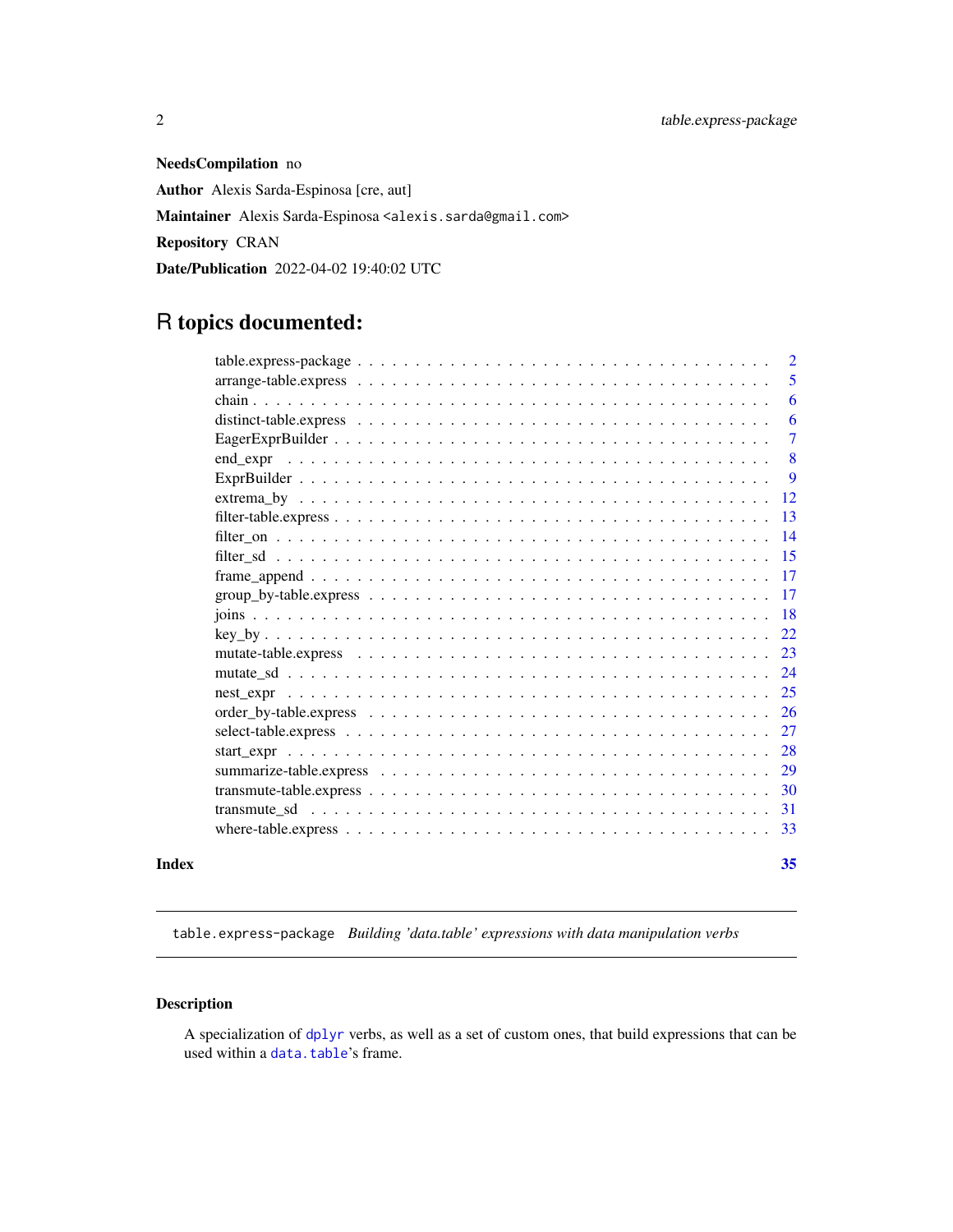#### **Note**

Note that since version 0.3.0, it is not possible to load **table.** express and **dtplyr** at the same time, since they define the same data.table methods for many **dplyr** generics.

Bearing in mind that data.tables are also data.frames, we have to consider that other packages may uses dplyr internally without importing data.table. Since dplyr's methods are generic, calls to these methods in such packages would fail. The functions in this package try to detect when this happens and delegate to the data.frame methods with a warning, which can be safely ignored if you know that the error originates from a package that is not meant to work with data.table. To avoid the warning, use options(table.express.warn.cedta = FALSE).

This software package was developed independently of any organization or institution that is or has been associated with the author.

#### Author(s)

Alexis Sarda-Espinosa

#### See Also

Useful links:

- <https://asardaes.github.io/table.express/>
- <https://github.com/asardaes/table.express>
- Report bugs at <https://github.com/asardaes/table.express/issues>

#### Examples

```
require("data.table")
data("mtcars")
DT <- as.data.table(mtcars)
# ====================================================================================
# Simple dplyr-like transformations
DT %>%
   group_by(cyl) %>%
    filter(vs == 0, am == 1) %>%
    transmute(mean_mpg = mean(mpg)) %>%
    arrange(-cyl)
# Equivalent to previous
DT %>%
    start_expr %>%
    transmute(mean_mpg = mean(mpg)) %>%
   where(vs == 0, am == 1) %>%
   group_by(cyl) %>%
   order_by(-cyl) %>%
   end_expr
```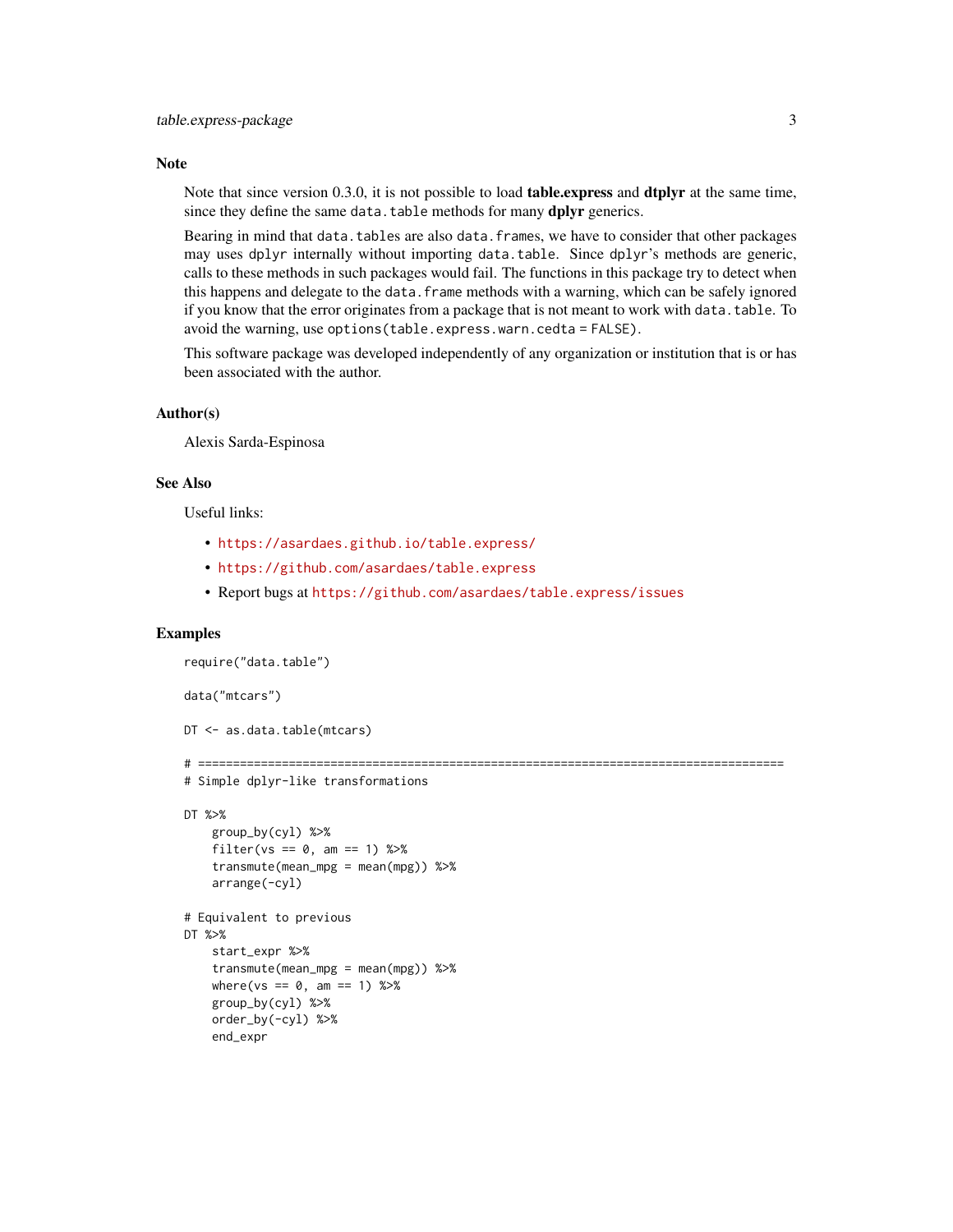```
# Modification by reference
DT %>%
    where(gear %% 2 != 0, carb %% 2 == 0) %>%
    mutate(wt_squared = wt ^ 2)print(DT)
# Deletion by reference
DT %>%
    mutate(wt_squared = NULL) %>%
   print
# Support for tidyslect helpers
DT %>%
    select(ends_with("t"))
# ====================================================================================
# Helpers to transform a subset of data
# Like DT[, (whole) := lapply(.SD, as.integer), .SDcols = whole]
whole \leq names(DT)[sapply(DT, function(x) { all(x %% 1 == 0) })]
DT %>%
    mutate_sd(as.integer, .SDcols = whole)
sapply(DT, class)
# Like DT[, lapply(.SD, fun), .SDcols = ...]
DT %>%
    transmute_sd((.COL - mean(.COL)) / sd(.COL),
                 .SDcols = setdiff(names(DT), whole))
# Filter several with the same condition
DT %>%
    filter_sd(.COL == 1, .SDcols = c("vs", "am"))
# Using secondary indices, i.e. DT[.(4, 5), on = .(cyl, gear)]
DT %>%
    filter_on(cyl = 4, gear = 5) # note we don't use ==
scale_undim \leq function(...) {
    as.numeric(scale(...)) # remove dimensions
}
# Chaining
DT %>%
   start_expr %>%
   mutate_sd(as.integer, .SDcols = whole) %>%
   chain %>%
   filter_sd(.COL == 1, .SDcols = c("vs", "am"), .collapse = `|`) %>%
    transmute_sd(scale_undim, .SDcols = !is.integer(.COL)) %>%
    end_expr
```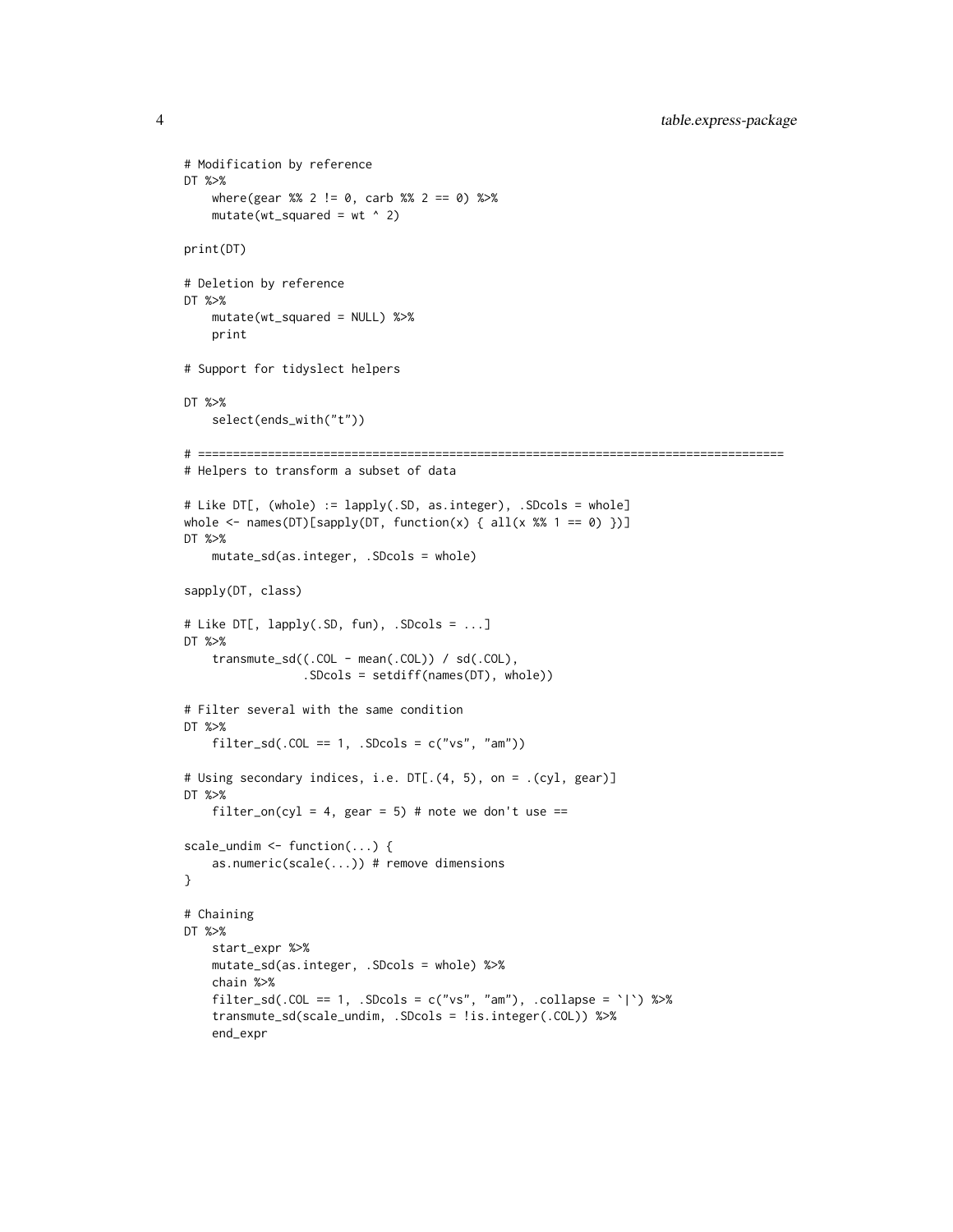```
# The previous is quivalent to
DT[, (whole) := lapply(.SD, as.integer), .SDcols = whole
  J[vs == 1 | am == 1,lapply(.SD, scale_undim),
     .SDcols = names(DT)[sapply(DT, Negate(is.integer))]]
# Alternative to keep all columns (*copying* non-scaled ones)
scale_non_integers <- function(x) {
    if (is.integer(x)) x else scale_undim(x)
}
DT %>%
    filter_sd(.COL == 1, .SDcols = c("vs", "am"), collapse = '\) %>%
    transmute_sd(everything(), scale_non_integers)
# Without copying non-scaled
DT %>%
    where(vs == 1 | am == 1) %>%
   mutate_sd(scale, .SDcols = names(DT)[sapply(DT, Negate(is.integer))])
print(DT)
```
arrange-table.express *Arrange rows*

#### Description

Alias for [order\\_by-table.express.](#page-25-1)

## Usage

```
## S3 method for class 'ExprBuilder'
arrange(.data, ...)
## S3 method for class 'data.table'
```
arrange(.data, ...)

#### Arguments

| .data                   | An instance of ExprBuilder. |
|-------------------------|-----------------------------|
| $\cdot$ $\cdot$ $\cdot$ | See order_by-table.express. |

## Details

To see more examples, check the [vignette,](https://asardaes.github.io/table.express/articles/table.express.html) or the [table.express-package](#page-1-1) entry.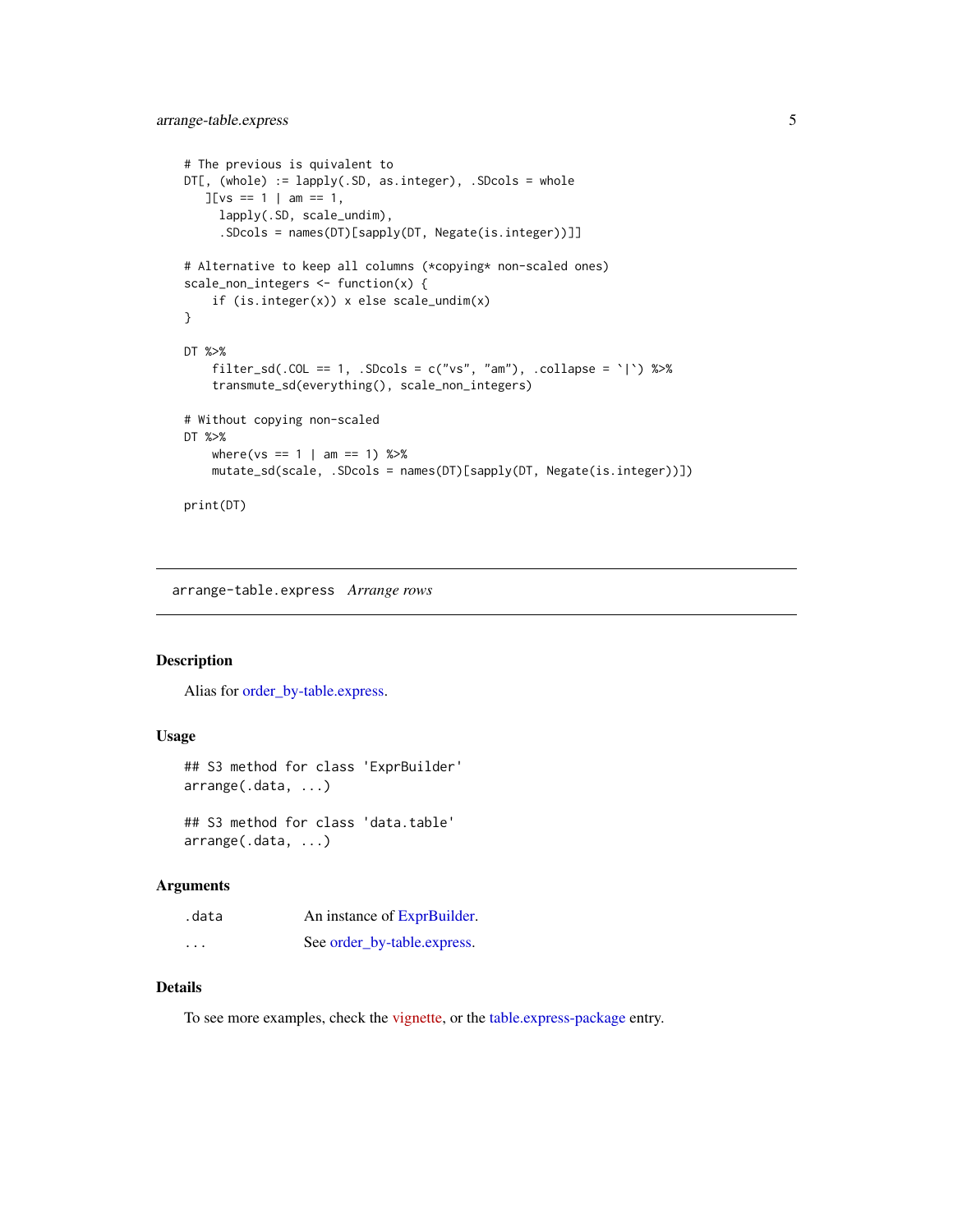<span id="page-5-1"></span><span id="page-5-0"></span>chain *Chain*

#### Description

Build a chain of similar objects/operations.

#### Usage

```
chain(.data, ...)
```

```
## S3 method for class 'ExprBuilder'
chain(.data, ..., .parent_env = rlang::caller_env())
```
#### Arguments

| .data                   | Object to be chained.               |
|-------------------------|-------------------------------------|
| $\cdot$ $\cdot$ $\cdot$ | Arguments for the specific methods. |
| .parent_env             | $See end\_expr()$ .                 |

#### Details

The chaining for [ExprBuilder](#page-8-1) is equivalent to calling [end\\_expr\(\)](#page-7-1) followed by [start\\_expr\(\)](#page-27-1). The ellipsis  $(\ldots)$  is passed to both functions.

To see more examples, check the [vignette,](https://asardaes.github.io/table.express/articles/table.express.html) or the [table.express-package](#page-1-1) entry.

```
distinct-table.express
```
*Rows with distinct combinations of columns*

#### Description

Rows with distinct combinations of columns

```
## S3 method for class 'ExprBuilder'
distinct(
  .data,
  ...,
  .keep = TRUE,
  . n = 1L.
  .parse = getOption("table.express.parse", FALSE)
\lambda## S3 method for class 'data.table'
distinct(.data, ...)
```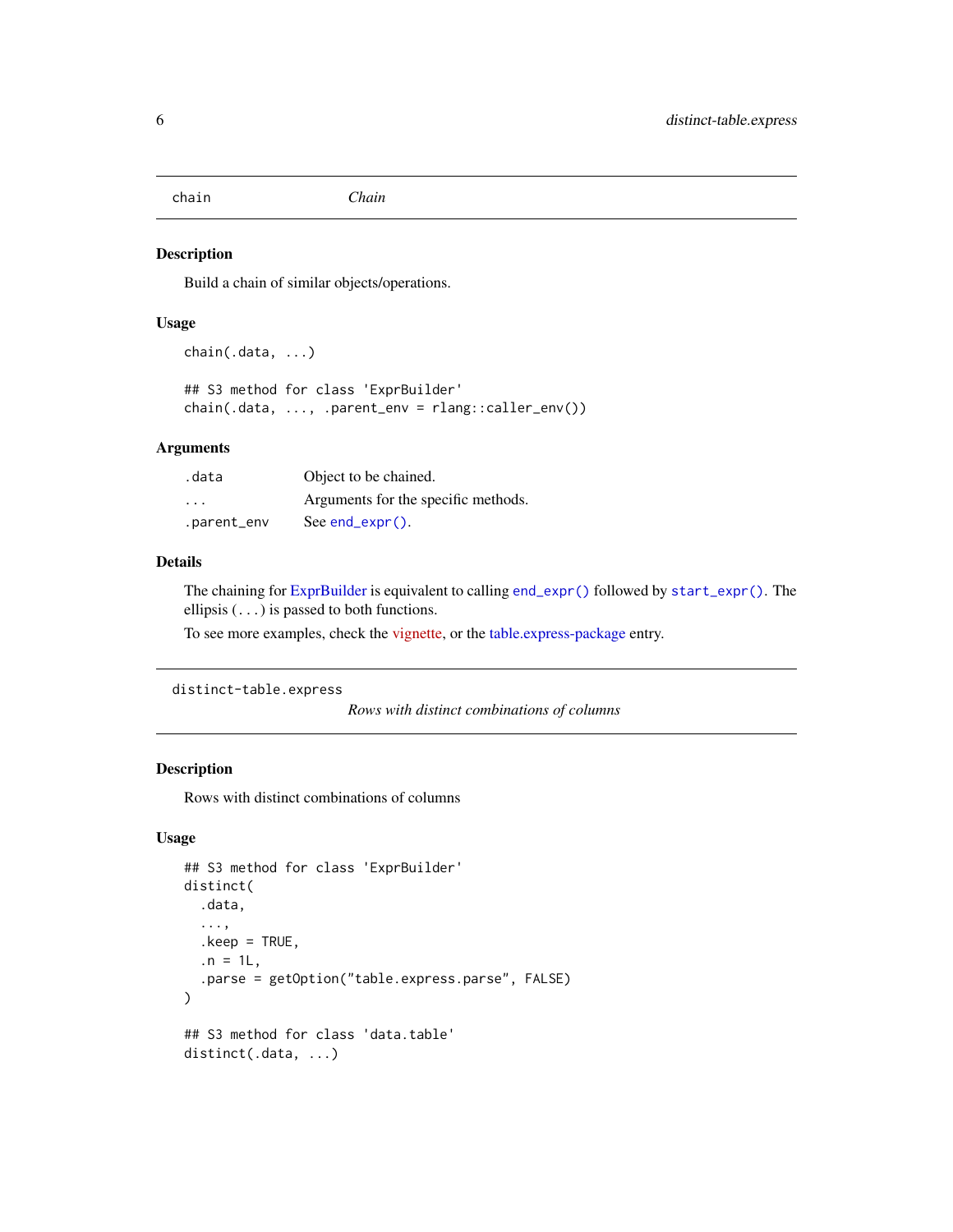#### <span id="page-6-0"></span>EagerExprBuilder 7

#### **Arguments**

| .data     | An instance of ExprBuilder.                                                                         |
|-----------|-----------------------------------------------------------------------------------------------------|
| .         | Which columns to use to determine uniqueness.                                                       |
| .keep     | See details below.                                                                                  |
| $\cdot$ n | Indices of rows to return <i>for each</i> unique combination of the chosen columns.<br>See details. |
| .parse    | Logical. Whether to apply $r$ lang:: $parse$ _expr() to obtain the expressions.                     |

#### Details

If .keep = TRUE (the default), the columns not mentioned in ... are also kept. However, if a new column is created in one of the expressions therein, .keep can also be set to a character vector containing the names of *all* the columns that should be in the result in addition to the ones mentioned in .... See the examples.

The value of .n is only relevant when .keep is *not* FALSE. It is used to subset .SD in the built data.table expression. For example, we could get 2 rows per combination by setting .n to 1:2, or get the last row instead of the first by using .N. If more than one index is used, and not enough rows are found, some rows will have NA. Do note that, at least as of version 1.12.2 of data.table, only expressions with single indices are internally optimized.

To see more examples, check the [vignette,](https://asardaes.github.io/table.express/articles/table.express.html) or the [table.express-package](#page-1-1) entry.

#### Examples

```
data("mtcars")
# compare with .keep = TRUE
data.table::as.data.table(mtcars) %>%
    distinct(amvs = am + vs, \nkeep = names(mtcars))
```
<span id="page-6-1"></span>EagerExprBuilder *Eager frame expression builder*

#### Description

Like [ExprBuilder,](#page-8-1) but eager in some regards. This shouldn't be used directly.

#### Super class

[table.express::ExprBuilder](#page-0-0) -> EagerExprBuilder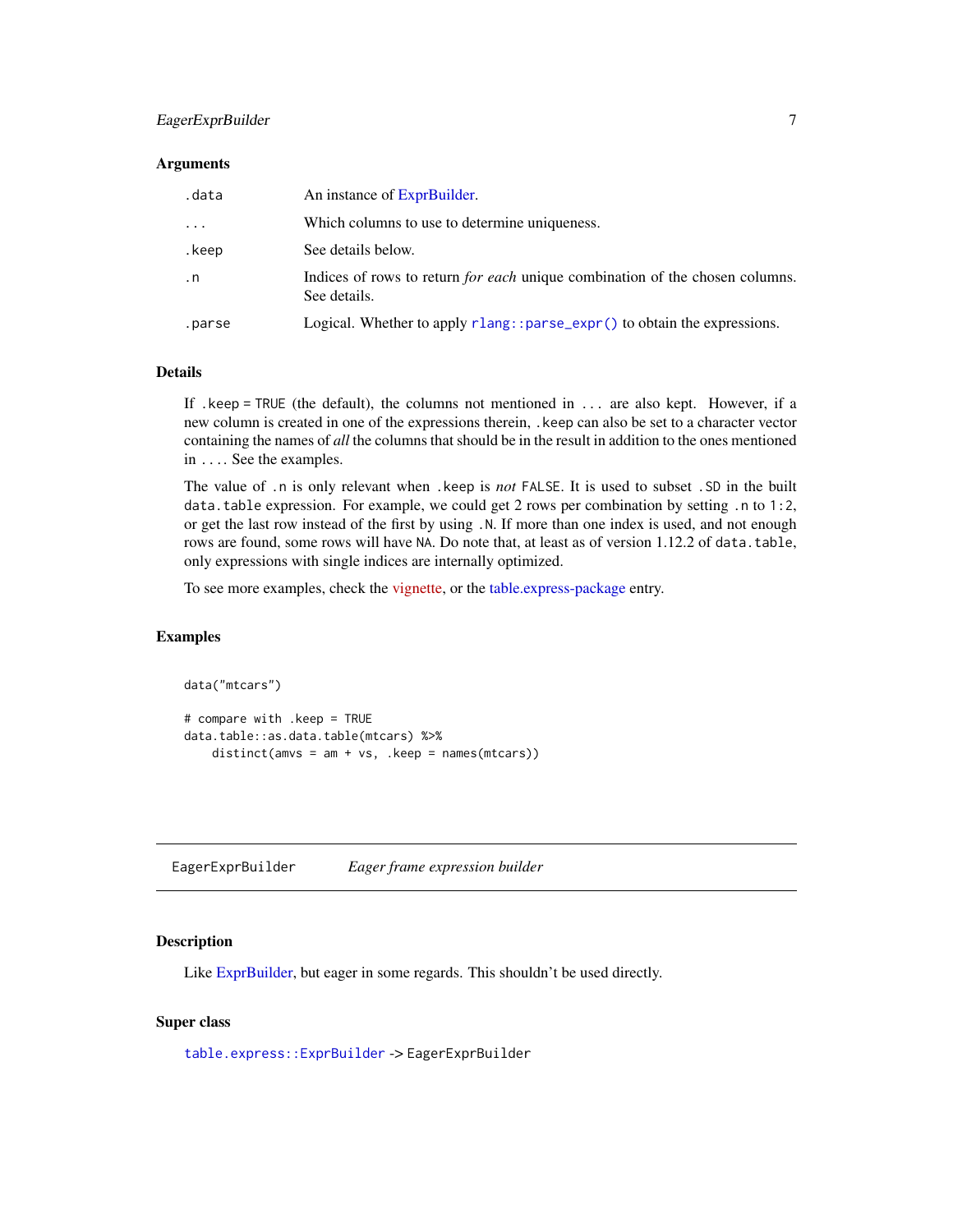## <span id="page-7-0"></span>Methods

#### Public methods:

- [EagerExprBuilder\\$new\(\)](#page-7-2)
- [EagerExprBuilder\\$chain\(\)](#page-7-3)
- [EagerExprBuilder\\$chain\\_if\\_set\(\)](#page-7-4)
- [EagerExprBuilder\\$clone\(\)](#page-7-5)

#### <span id="page-7-2"></span>Method new(): Constructor.

```
Usage:
EagerExprBuilder$new(DT)
Arguments:
data.table::data.table.
```
#### <span id="page-7-3"></span>Method chain(): Override to abort if chaining is attempted.

*Usage:* EagerExprBuilder\$chain(...) *Arguments:* ... Ignored.

## <span id="page-7-4"></span>Method chain\_if\_set(): Override to abort if chaining is attempted.

*Usage:*

EagerExprBuilder\$chain\_if\_set(...)

*Arguments:*

... Ignored.

<span id="page-7-5"></span>Method clone(): The objects of this class are cloneable with this method.

*Usage:*

EagerExprBuilder\$clone(deep = FALSE)

*Arguments:*

deep Whether to make a deep clone.

<span id="page-7-1"></span>end\_expr *End and evaluate expression*

## Description

Finish the expression-building process and evaluate it.

```
end_expr(.data, ...)
## S3 method for class 'ExprBuilder'
end_expr(.data, ..., .by_ref = TRUE, .parent_env)
```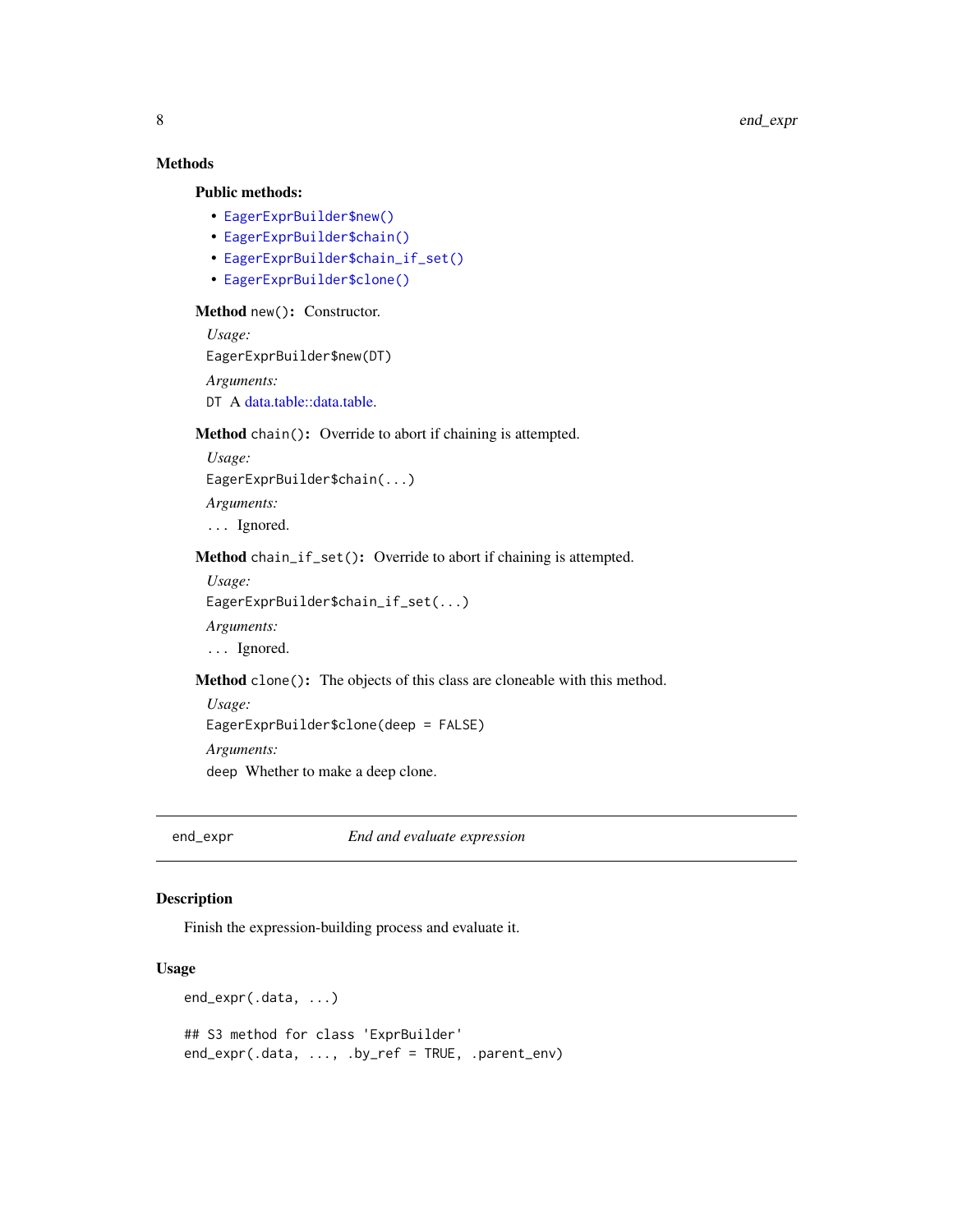## <span id="page-8-0"></span>ExprBuilder 9

#### Arguments

| .data       | The expression.                                                                                                                   |
|-------------|-----------------------------------------------------------------------------------------------------------------------------------|
| .           | Arguments for the specific methods.                                                                                               |
| .bv_ref     | If FALSE, $data.title::copy()$ is used before evaluation.                                                                         |
| .parent_env | Optionally, the <i>enclosing</i> environment of the expression's evaluation environ-<br>ment. Defaults to the caller environment. |

#### Details

The [ExprBuilder](#page-8-1) method returns a [data.table::data.table.](#page-0-0)

To see more examples, check the [vignette,](https://asardaes.github.io/table.express/articles/table.express.html) or the [table.express-package](#page-1-1) entry.

<span id="page-8-1"></span>ExprBuilder *Frame expression builder*

## Description

Build an expression that will be used inside a [data.table::data.table'](#page-0-0)s frame. This shouldn't be used directly.

## Value

In general, a modified self with extended expression.

## Active bindings

appends Extra expressions that go at the end.

expr The final expression that can be evaluated with [base::eval\(\)](#page-0-0) or [rlang::eval\\_bare\(\)](#page-0-0).

#### Methods

## Public methods:

- [ExprBuilder\\$new\(\)](#page-7-2)
- [ExprBuilder\\$set\\_i\(\)](#page-9-0)
- [ExprBuilder\\$set\\_j\(\)](#page-9-1)
- [ExprBuilder\\$set\\_by\(\)](#page-9-2)
- [ExprBuilder\\$chain\(\)](#page-7-3)
- [ExprBuilder\\$chain\\_if\\_set\(\)](#page-7-4)
- [ExprBuilder\\$seek\\_and\\_nestroy\(\)](#page-10-0)
- [ExprBuilder\\$eval\(\)](#page-10-1)
- [ExprBuilder\\$tidy\\_select\(\)](#page-10-2)
- [ExprBuilder\\$print\(\)](#page-10-3)
- [ExprBuilder\\$clone\(\)](#page-7-5)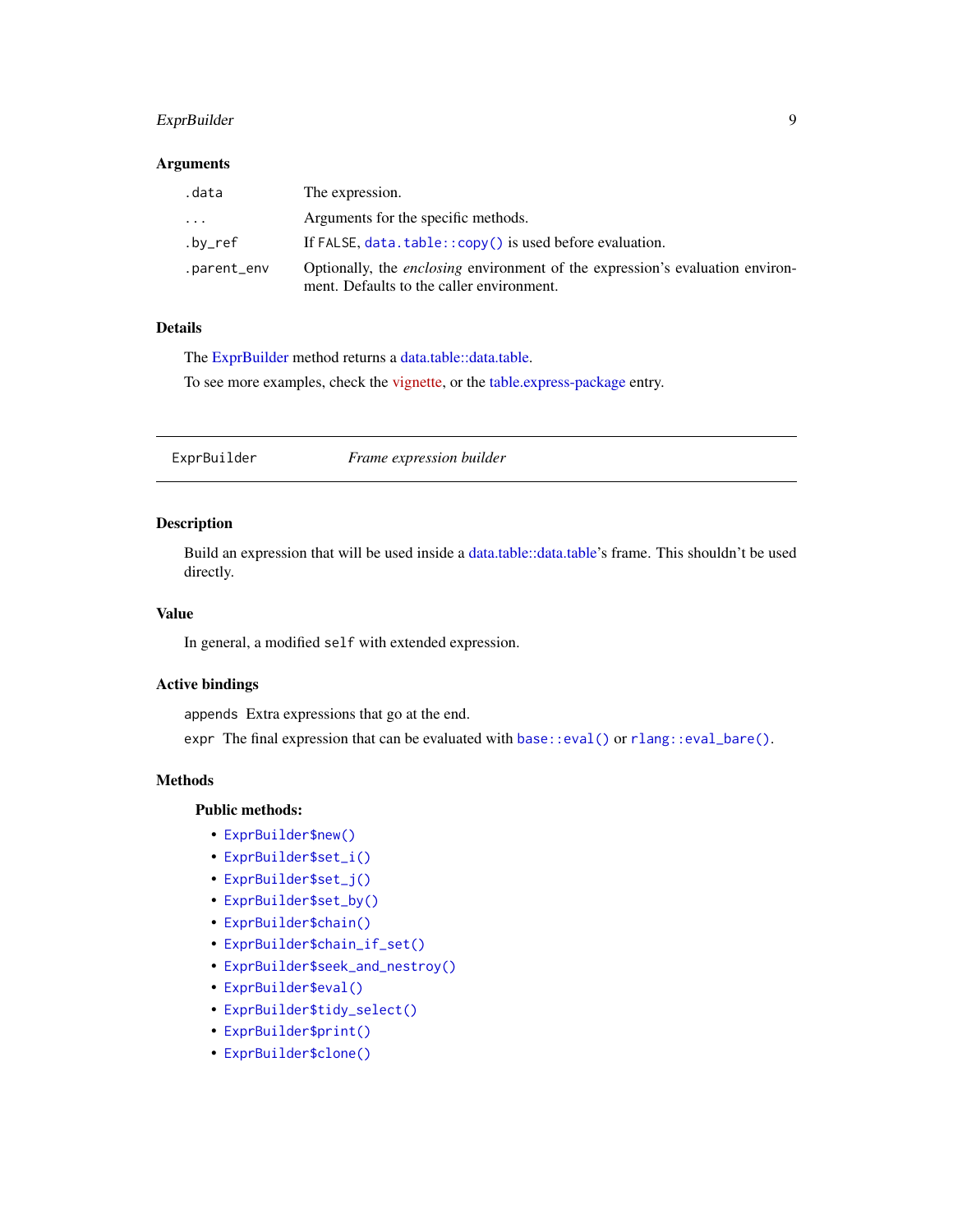```
Method new(): Constructor.
```

```
Usage:
ExprBuilder$new(
  DT,
  dt_pronouns = list(),
  nested = list(),
  verbose = getOption("table.express.verbose", FALSE)
)
Arguments:
```
DT A [data.table::data.table.](#page-0-0)

dt\_pronouns, nested Internal parameters for joins. verbose Print more information during the process of building expressions.

<span id="page-9-0"></span>Method set<sub>i</sub>(): Set the i clause expression(s), starting a new frame if the current one already has said expression set.

*Usage:* ExprBuilder\$set\_i(value, chain\_if\_needed) *Arguments:* value A captured expression. chain\_if\_needed Whether chaining is allowed during this step.

<span id="page-9-1"></span>Method  $set_j()$ : Like  $set_i$  but for the j clause.

*Usage:* ExprBuilder\$set\_j(value, chain\_if\_needed) *Arguments:* value A captured expression. chain\_if\_needed Whether chaining is allowed during this step.

<span id="page-9-2"></span>Method set\_by(): Set the by clause expression.

*Usage:* ExprBuilder\$set\_by(value, chain\_if\_needed) *Arguments:* value A captured expression. chain\_if\_needed Whether chaining is allowed during this step.

Method chain(): By default, start a new expression with the current one as its parent. If type = "pronoun", dt is used to start a new expression that joins the current one.

*Usage:*

ExprBuilder\$chain(type = "frame", next\_dt, parent\_env)

*Arguments:*

type One of "frame", "pronoun".

next\_dt Next data table when chaining pronoun.

parent\_env Where to evaluate current expression when chaining pronoun.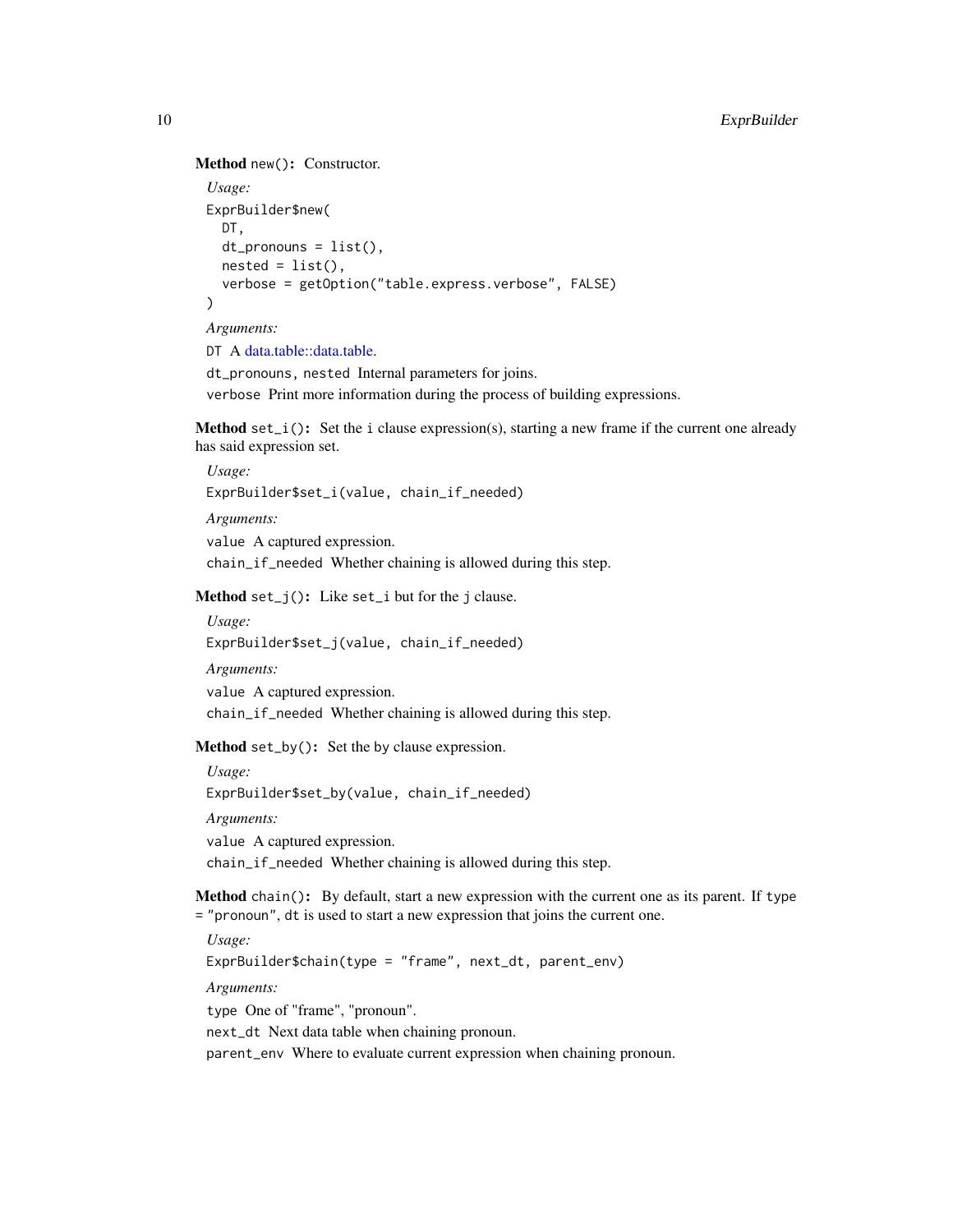<span id="page-10-4"></span>Method chain\_if\_set(): Chain if any clause values are already set.

*Usage:*

ExprBuilder\$chain\_if\_set(...)

*Arguments:*

... Clause values.

<span id="page-10-0"></span>Method seek\_and\_nestroy(): Helper for nest\_expr.

*Usage:* ExprBuilder\$seek\_and\_nestroy(.exprs)

*Arguments:*

.exprs List of expressions.

<span id="page-10-1"></span>Method eval(): Evaluate the final expression with parent\_env as the enclosing environment. If by\_ref = FALSE, [data.table::copy\(\)](#page-0-0) is called before. The ellipsis' contents are assigned to the expression's evaluation environment.

*Usage:* ExprBuilder\$eval(parent\_env, by\_ref, ...) *Arguments:* parent\_env Enclosing environment. by\_ref Flag to control deep copies. ... Additional variables for the evaluation environment.

<span id="page-10-2"></span>Method tidy\_select(): Evaluate a tidyselect call using the currently captured table.

*Usage:*

ExprBuilder\$tidy\_select(select\_expr)

*Arguments:*

select\_expr The selection expression.

<span id="page-10-3"></span>Method print(): Prints the built expr.

*Usage:*

ExprBuilder\$print(...)

*Arguments:*

... Ignored.

Method clone(): The objects of this class are cloneable with this method.

*Usage:* ExprBuilder\$clone(deep = FALSE) *Arguments:* deep Whether to make a deep clone.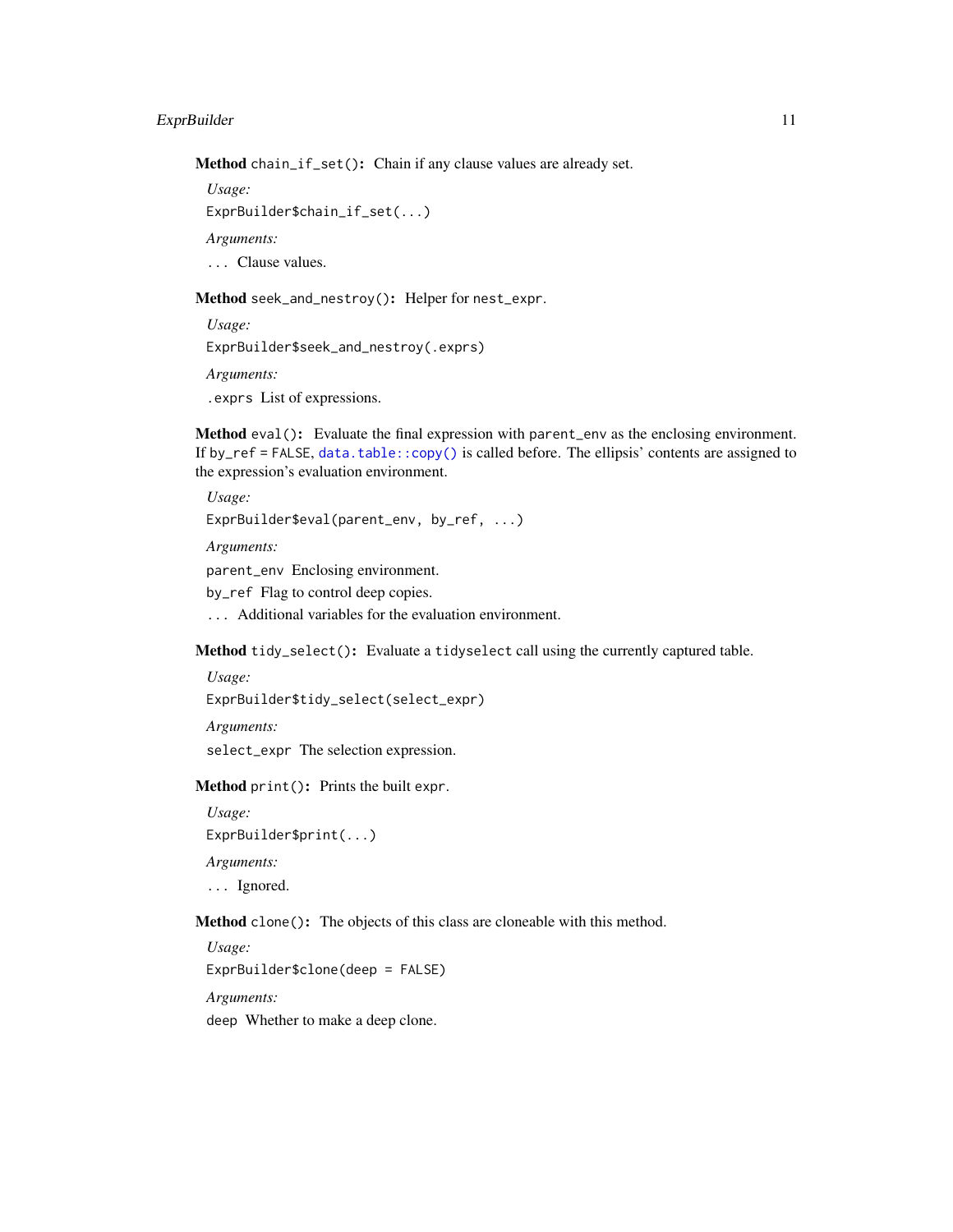<span id="page-11-0"></span>

## Description

Find rows with maxima/minima in given columns.

## Usage

```
max_by(.data, .col, ...)
## S3 method for class 'ExprBuilder'
max_by(
  .data,
  .col,
  ...,
  .some = FALSE,
  .chain = getOption("table.express.chain", TRUE)
)
## S3 method for class 'data.table'
max_by(.data, .col, ..., .expr = FALSE)
min_by(.data, .col, ...)
## S3 method for class 'ExprBuilder'
min_by(
  .data,
  .col,
  ...,
  .some = FALSE,
  .chain = getOption("table.express.chain", TRUE)
)
## S3 method for class 'data.table'
min_by(.data, .col, ..., .expr = FALSE)
```

| .data    | An instance of ExprBuilder.                                                                                       |
|----------|-------------------------------------------------------------------------------------------------------------------|
| .col     | A character vector indicating the columns that will be searched for extrema.                                      |
| $\cdots$ | Optionally, columns to group by, either as characters or symbols.                                                 |
| .some    | If TRUE the rows where <i>any</i> of the columns specified in . col have extrema are<br>returned.                 |
| .chain   | Logical. Should a new frame be automatically chained to the expression if the<br>clause being set already exists? |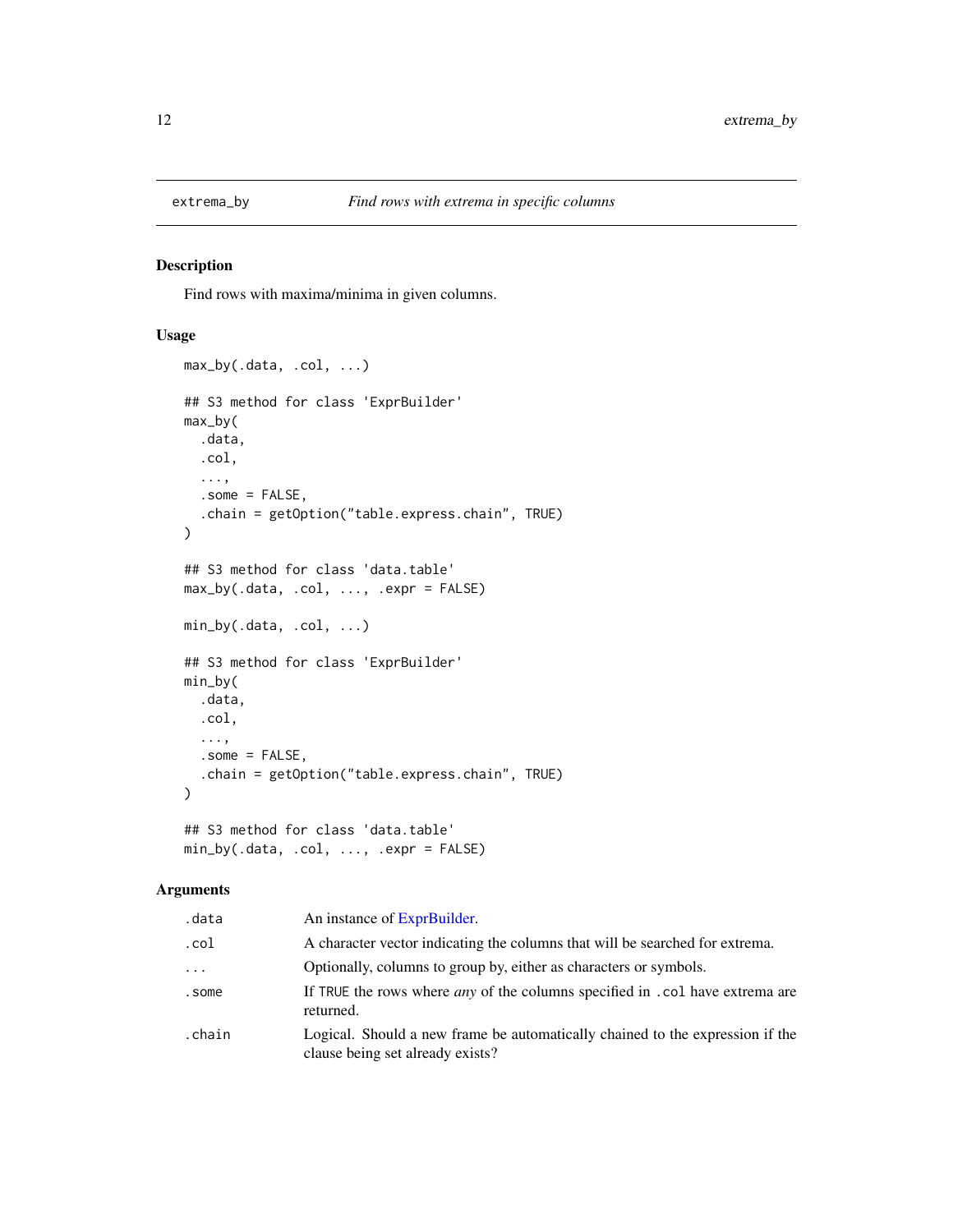<span id="page-12-0"></span>.expr If the input is a data.table and .expr is TRUE, an instance of [EagerExprBuilder](#page-6-1) will be returned. Useful if you want to add clauses to j, e.g. with [mutate](#page-22-1)[table.express.](#page-22-1)

## Details

These verbs implement the idiom shown [here](https://stackoverflow.com/q/16573995/5793905) by leveraging [nest\\_expr\(\)](#page-24-1). The whole nested expression is assigned to i in the data.table's frame. It is probably a good idea to use this on a frame that has no other frames preceding it in the current expression, given that [nest\\_expr\(\)](#page-24-1) uses the captured data.table, so consider using [chain\(\)](#page-5-1) when needed.

Several columns can be specified in .col, and depending on the value of .some, the rows with all or some extrema are returned, using & or | respectively. Depending on your data, using more than one column might not make sense, resulting in an empty data.table.

#### Examples

```
data("mtcars")
```

```
data.table::as.data.table(mtcars) %>%
   max_by("mpg", "vs")
```
filter-table.express *Filter rows*

## Description

Filter rows

#### Usage

```
## S3 method for class 'ExprBuilder'
filter(.data, ..., .preserve)
```

```
## S3 method for class 'data.table'
filter(.data, ...)
```

| .data                   | An instance of ExprBuilder. |
|-------------------------|-----------------------------|
| $\cdot$ $\cdot$ $\cdot$ | See where-table.express.    |
| .preserve               | Ignored.                    |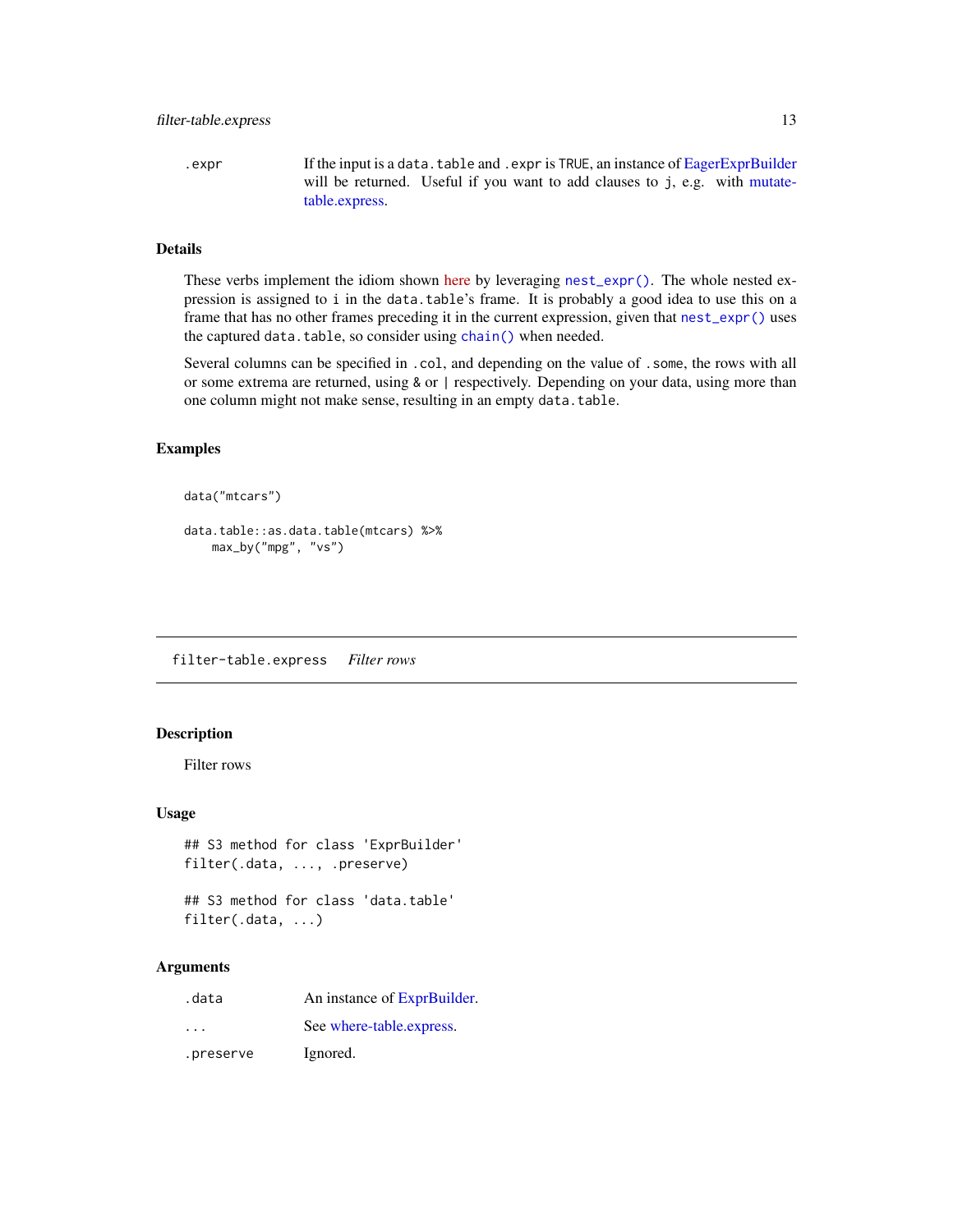## <span id="page-13-0"></span>Details

The [ExprBuilder](#page-8-1) method is an alias for [where-table.express.](#page-32-1)

The [data.table::data.table](#page-0-0) method works eagerly like [dplyr::filter\(\)](#page-0-0).

To see more examples, check the [vignette,](https://asardaes.github.io/table.express/articles/table.express.html) or the [table.express-package](#page-1-1) entry.

#### filter\_on *Filter with secondary indices*

#### Description

Helper to filter specifying the on part of the [data.table::data.table](#page-0-0) query.

#### Usage

```
filter_on(.data, ...)
## S3 method for class 'ExprBuilder'
filter_on(
  .data,
  ...,
 which = FALSE,
 nomatch = getOption("datatable.nomatch"),
 mult = "all",.negate = FALSE,
  .chain = getOption("table.express.chain", TRUE)
\mathcal{L}## S3 method for class 'data.table'
filter_on(.data, ..., .expr = FALSE)
```

| .data                | An instance of ExprBuilder.                                                                                                                                                        |
|----------------------|------------------------------------------------------------------------------------------------------------------------------------------------------------------------------------|
| $\ddotsc$            | Key-value pairs, maybe with empty keys if the data. table already has them.<br>See details.                                                                                        |
| which, nomatch, mult |                                                                                                                                                                                    |
|                      | See data.table::data.table.                                                                                                                                                        |
| .negate              | Whether to negate the expression and search only for rows that don't contain the<br>given values.                                                                                  |
| .chain               | Logical. Should a new frame be automatically chained to the expression if the<br>clause being set already exists?                                                                  |
| .expr                | If the input is a data. table and . expr is TRUE, an instance of EagerExprBuilder<br>will be returned. Useful if you want to add clauses to j, e.g. with mutate-<br>table.express. |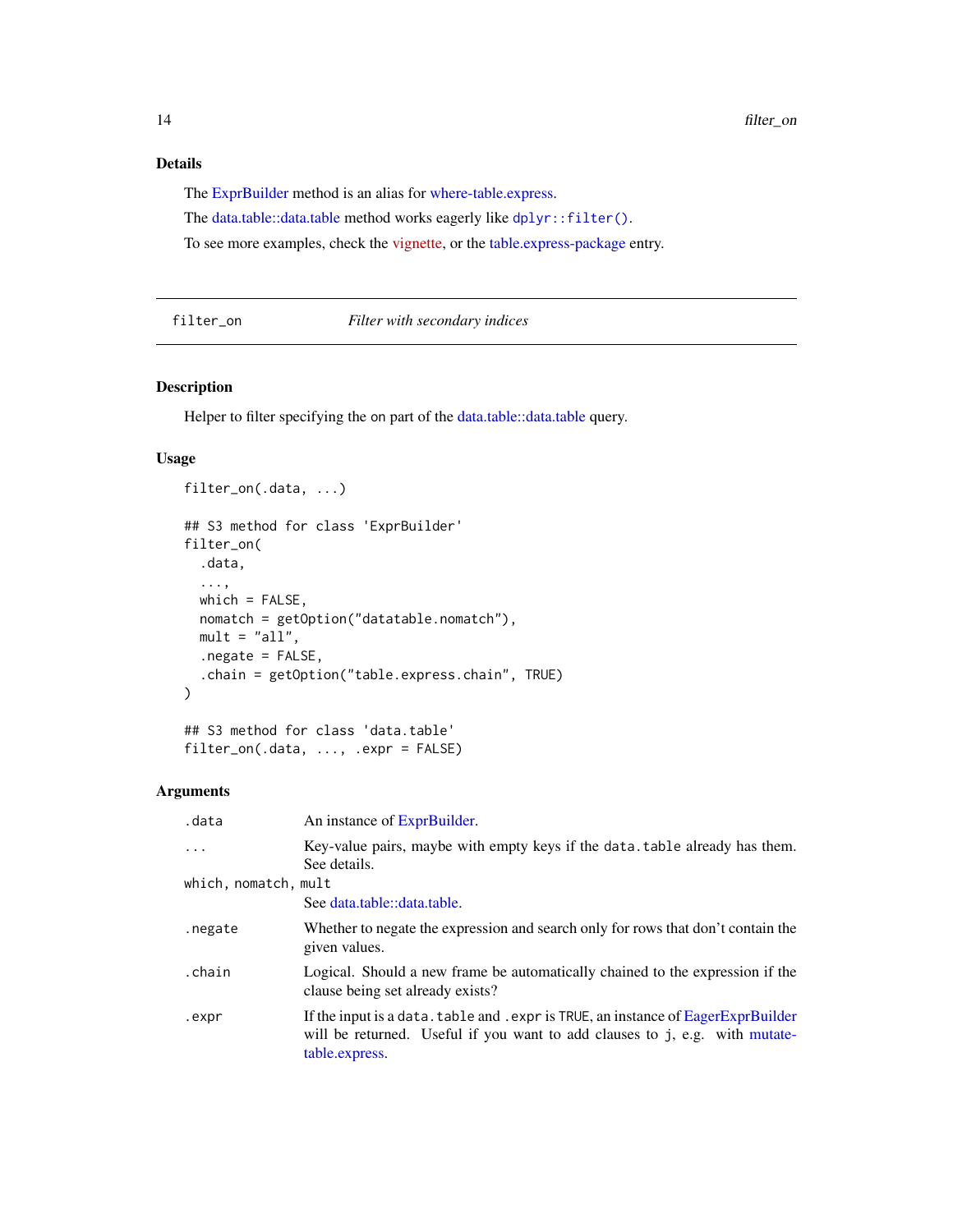#### <span id="page-14-0"></span>filter\_sd 15

## Details

The key-value pairs in '...' are processed as follows:

- The names are used as on in the data.table frame. If any name is empty, on is left missing.
- The values are packed in a list and used as i in the data.table frame.

To see more examples, check the [vignette,](https://asardaes.github.io/table.express/articles/table.express.html) or the [table.express-package](#page-1-1) entry.

## Examples

```
data("mtcars")
```

```
data.table::as.data.table(mtcars) %>%
   filter_on(cyl = 4, gear = 5)
```
#### filter\_sd *Filter subset of data*

## Description

Helper to filter rows with the same condition applied to a subset of the data.

```
filter_sd(.data, .SDcols, .how = Negate(is.na), ...)
## S3 method for class 'ExprBuilder'
filter_sd(
  .data,
  .SDcols,
  .how = Negate(is.na),
  ...,
 which,
  \text{collapse} = \text{``&\,},
  .parse = getOption("table.express.parse", FALSE),
  .chain = getOption("table.express.chain", TRUE),
  .caller_env_n = 1L
)
## S3 method for class 'data.table'
filter_sd(.data, ..., .expr = FALSE)
```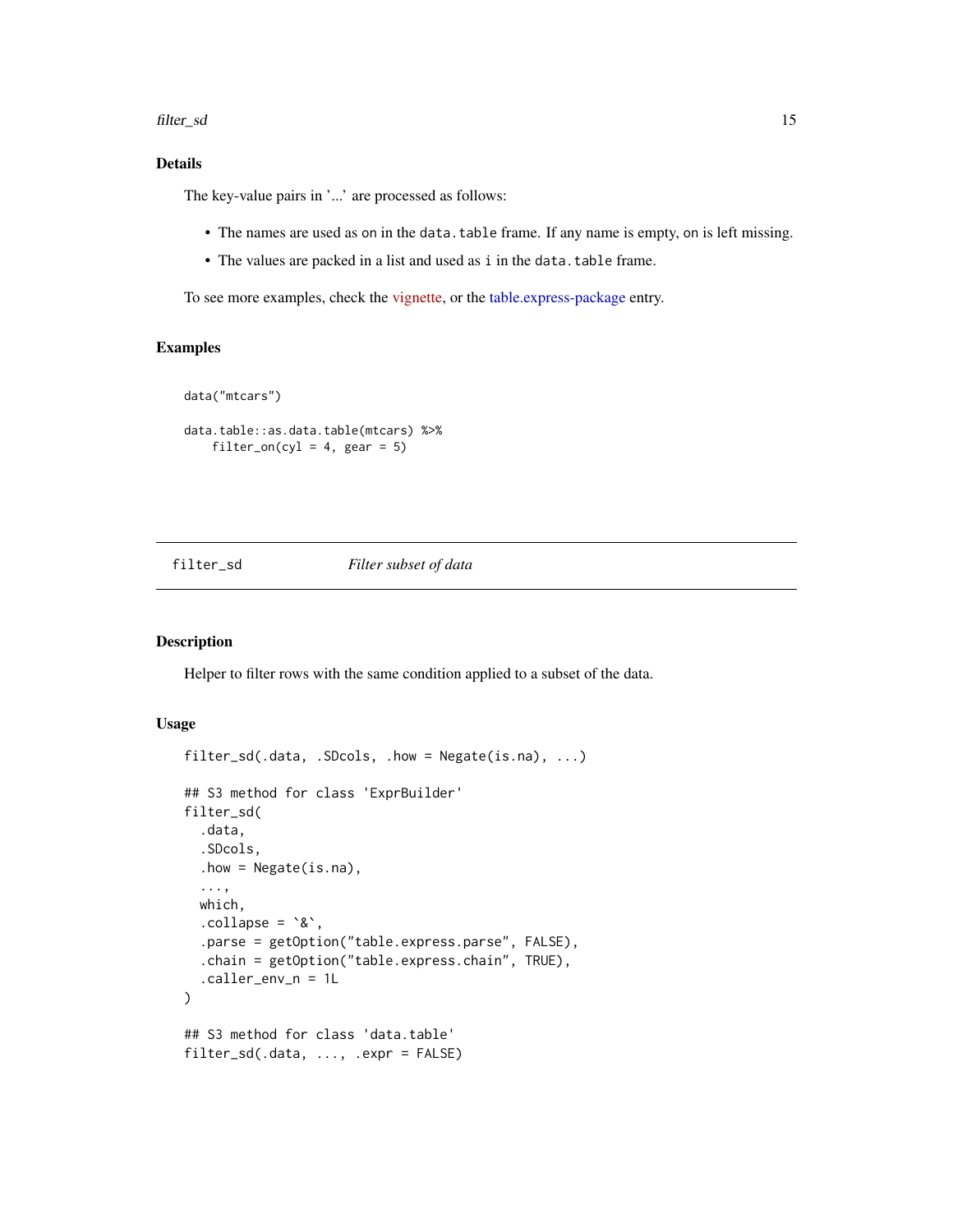<span id="page-15-0"></span>

| .data         | An instance of ExprBuilder.                                                                                                                                                        |
|---------------|------------------------------------------------------------------------------------------------------------------------------------------------------------------------------------|
| .SDcols       | See data.table::data.table and the details here.                                                                                                                                   |
| . how         | The filtering function or predicate.                                                                                                                                               |
| $\cdots$      | Possibly more arguments for . how.                                                                                                                                                 |
| which         | Passed to data.table::data.table.                                                                                                                                                  |
| .collapse     | See where-table.express.                                                                                                                                                           |
| .parse        | Logical. Whether to apply rlang::parse_expr() to obtain the expressions.                                                                                                           |
| .chain        | Logical. Should a new frame be automatically chained to the expression if the<br>clause being set already exists?                                                                  |
| .caller_env_n | Internal. Passed to rlang::caller_env() to find the function specified in . how<br>and standardize its call.                                                                       |
| .expr         | If the input is a data. table and . expr is TRUE, an instance of EagerExprBuilder<br>will be returned. Useful if you want to add clauses to j, e.g. with mutate-<br>table.express. |

#### Details

This function adds/chains an i expression that will be evaluated by [data.table::data.table,](#page-0-0) and it supports the .COL pronoun and lambdas as formulas. The .how condition is applied to all .SDcols.

Additionally, .SDcols supports:

- [tidyselect::select\\_helpers](#page-0-0)
- A predicate using the .COL pronoun that should return a single logical when .COL is replaced by a *column* of the data.
- A formula using . or .x instead of the aforementioned .COL.

The caveat is that the expression is evaluated eagerly, i.e. with the currently captured data.table. Consider using [chain\(\)](#page-5-1) to explicitly capture intermediate results as actual data.tables.

To see more examples, check the [vignette,](https://asardaes.github.io/table.express/articles/table.express.html) or the [table.express-package](#page-1-1) entry.

#### Examples

```
data("mtcars")
```

```
data.table::as.data.table(mtcars) %>%
    filter_sd(c("vs", "am"), \sim .x == 1)
```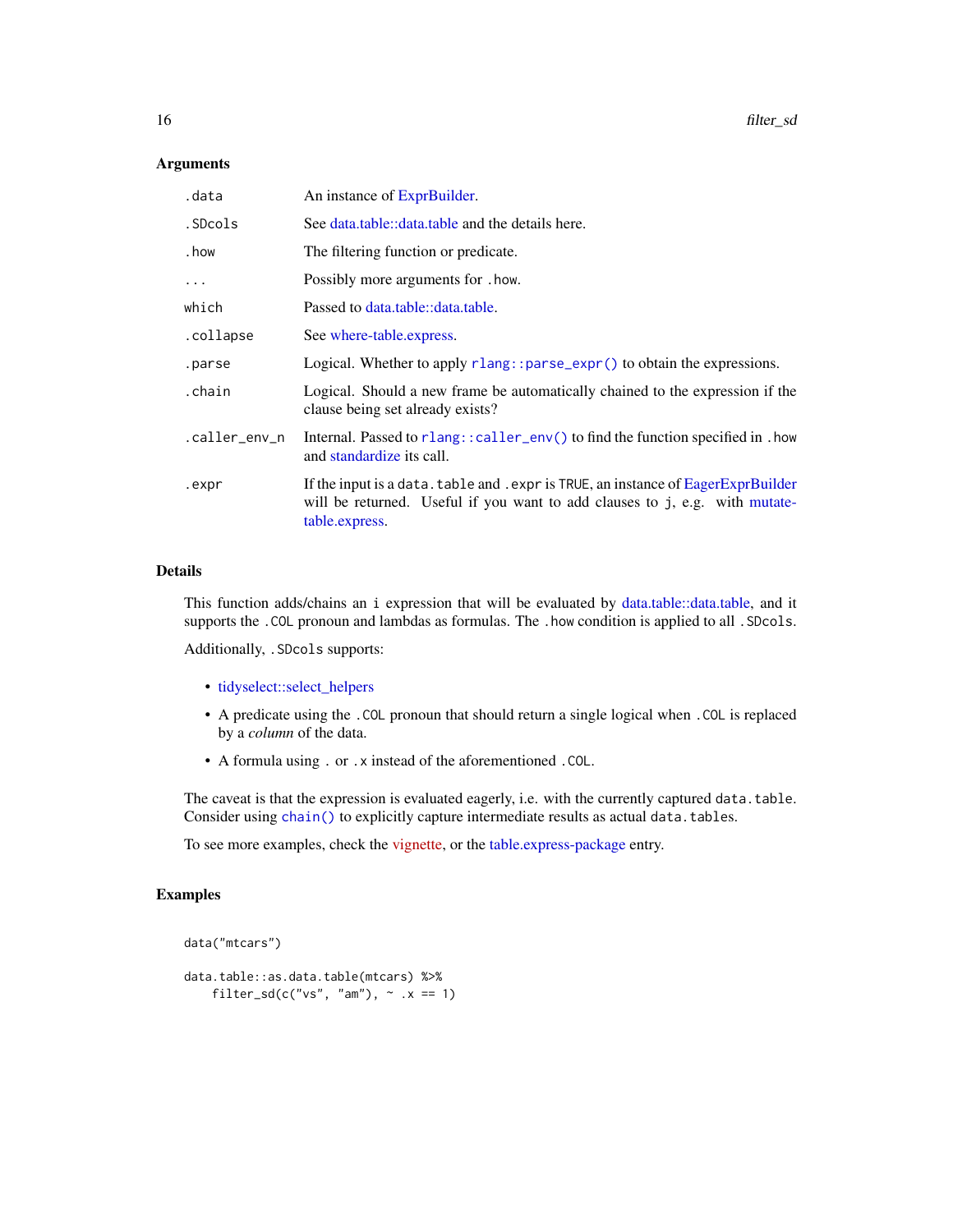<span id="page-16-0"></span>

## Description

Add named expressions for the [data.table::data.table](#page-0-0) frame.

## Usage

```
frame_append(.data, ..., .parse = getOption("table.express.parse", FALSE))
```
#### Arguments

| .data                   | An instance of ExprBuilder.                                                             |
|-------------------------|-----------------------------------------------------------------------------------------|
| $\cdot$ $\cdot$ $\cdot$ | Expressions to add to the frame.                                                        |
| .parse                  | Logical. Whether to apply $r$ lang:: $parse_{\text{expr}}()$ to obtain the expressions. |

## Examples

```
data.table::data.table() %>%
   start_expr %>%
   frame_append(anything = "goes")
```
group\_by-table.express

*Grouping clauses*

## Description

Grouping by columns of a [data.table::data.table.](#page-0-0)

```
## S3 method for class 'ExprBuilder'
group_by(
  .data,
  ...,
  .parse = getOption("table.express.parse", FALSE),
  .chain = getOption("table.express.chain", TRUE)
\lambda## S3 method for class 'data.table'
group_by(.data, ...)
```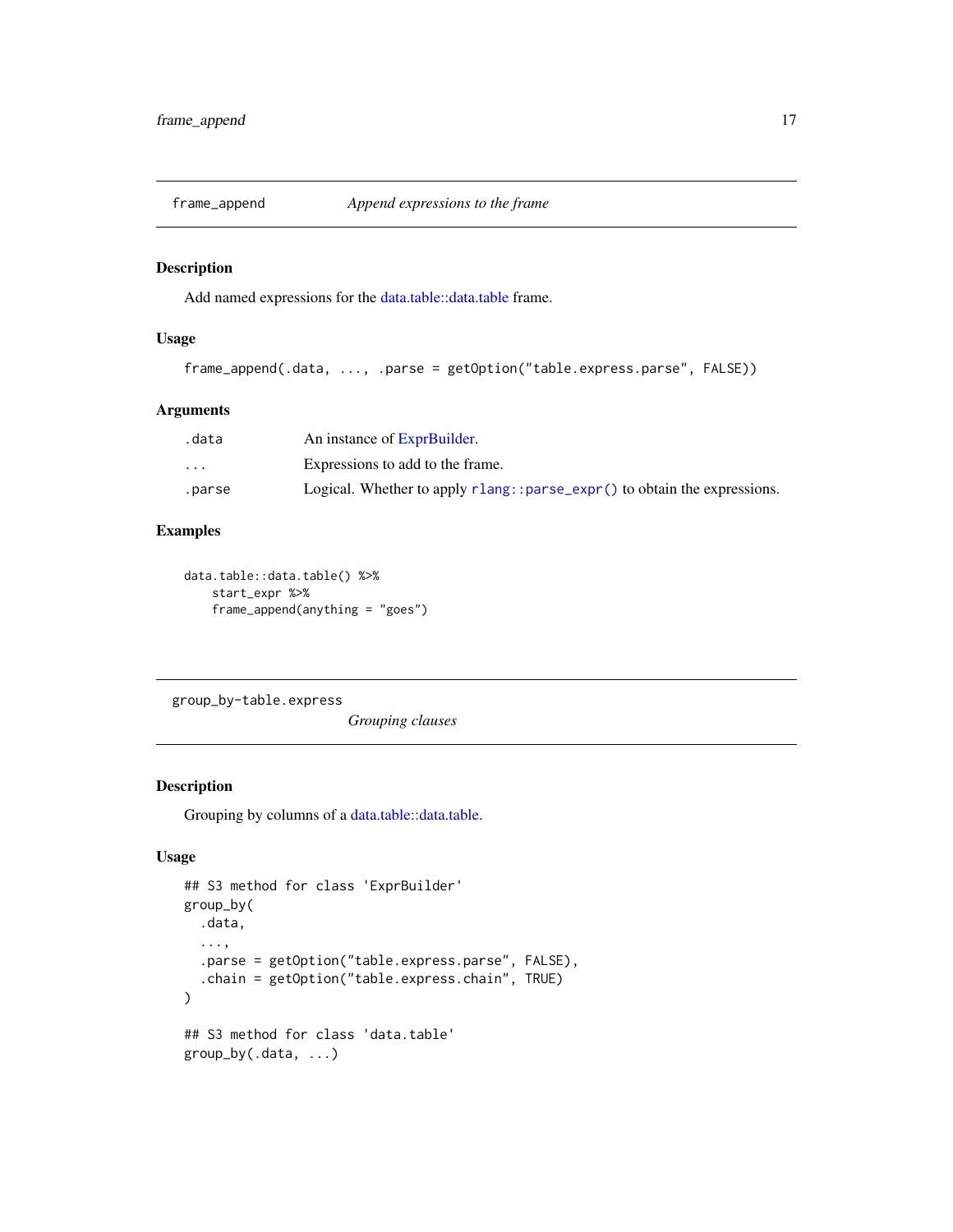<span id="page-17-0"></span>

| .data    | An instance of ExprBuilder.                                                                                       |
|----------|-------------------------------------------------------------------------------------------------------------------|
| $\cdots$ | Clause for grouping on columns. The by inside the data. table's frame.                                            |
| .parse   | Logical. Whether to apply $rlang::parse\_expr()$ to obtain the expressions.                                       |
| .chain   | Logical. Should a new frame be automatically chained to the expression if the<br>clause being set already exists? |

## Details

Everything in ... will be wrapped in a call to list.

To see more examples, check the [vignette,](https://asardaes.github.io/table.express/articles/table.express.html) or the [table.express-package](#page-1-1) entry.

#### Examples

```
data("mtcars")
```

```
data.table::as.data.table(mtcars) %>%
   start_expr %>%
   group_by(cyl, gear)
```
joins *Joining verbs*

## Description

Two-table joins. Check the ["Joining verbs" vignette](https://asardaes.github.io/table.express/articles/joins.html) for more information.

```
## S3 method for class 'ExprBuilder'
anti_join(x, y, ...)
## S3 method for class 'data.table'
anti_join(x, ..., .expr = FALSE)
## S3 method for class 'ExprBuilder'
full\_join(x, y, ..., sort = TRUE, allow = TRUE, .parent\_env)## S3 method for class 'data.table'
full_join(x, ...)
## S3 method for class 'ExprBuilder'
inner_join(x, y, ...)
```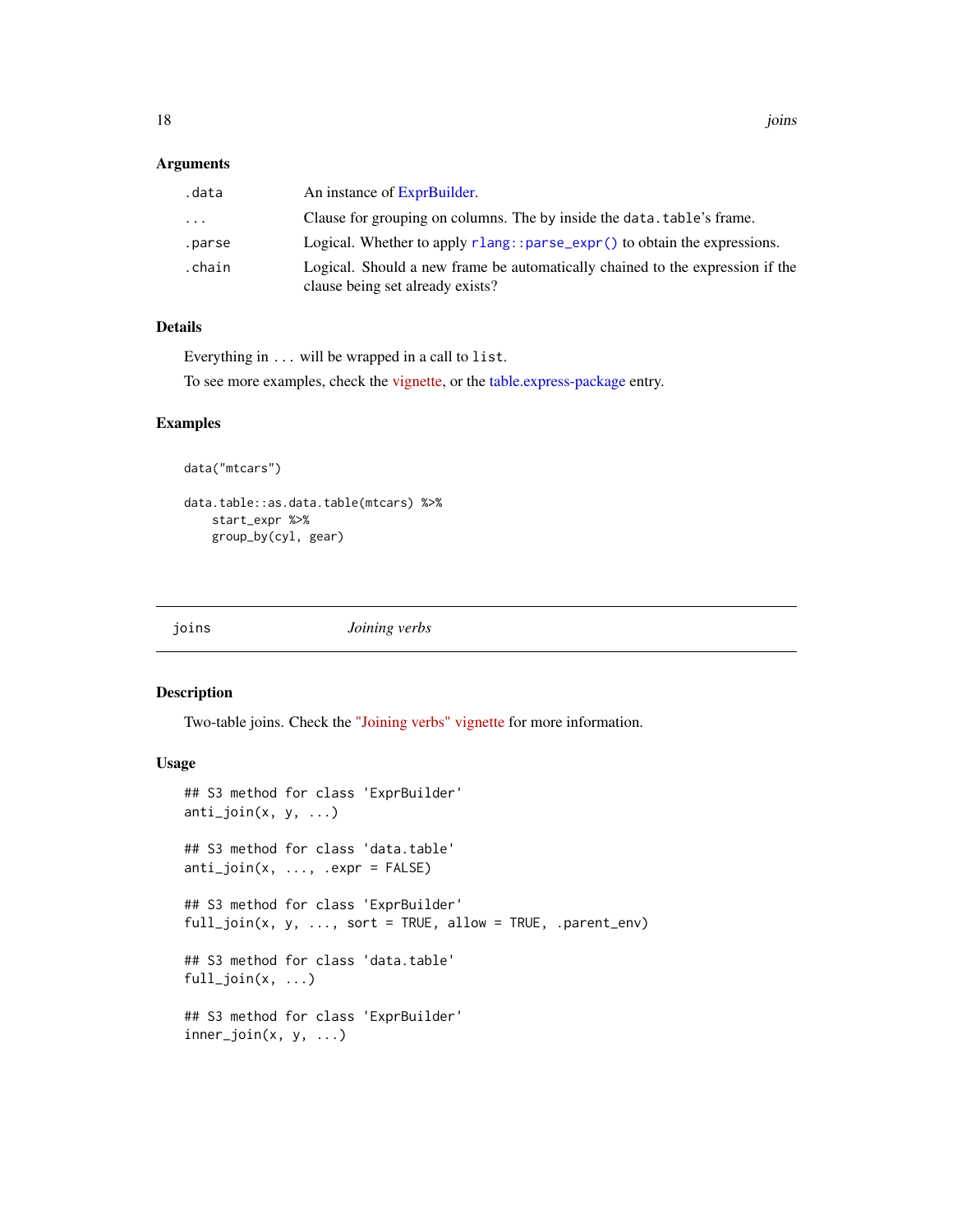```
## S3 method for class 'data.table'
inner\_join(x, ..., .expr = FALSE)## S3 method for class 'ExprBuilder'
left_join(x, y, ..., nomatch, mult, roll, rollends, .parent_env)
## S3 method for class 'data.table'
left\_join(x, y, ..., allow = FALSE, .expr = FALSE)mutate_join(x, y, ...)
## S3 method for class 'ExprBuilder'
mutate_join(
 x,
 y,
  ...,
  .SDcols,
 mult,
 roll,
  rollends,
  allow = FALSE,
  by<sub>ce</sub>each = NULL,
  .parent_env
\lambda## S3 method for class 'EagerExprBuilder'
mutate_join(x, ..., .parent_env = rlang::caller_env())
## S3 method for class 'data.table'
mutate\_join(x, y, ...)## S3 method for class 'ExprBuilder'
right_join(x, y, ..., which, nomatch, mult, roll, rollends)
## S3 method for class 'data.table'
right\_join(x, ..., allow = FALSE, .expr = FALSE)## S3 method for class 'ExprBuilder'
semi_join(x, y, ..., allow = FALSE, .eager = FALSE)
## S3 method for class 'data.table'
semi_join(x, y, ..., allow = FALSE, .eager = FALSE)
```

|                      | An ExprBuilder instance.                                                          |
|----------------------|-----------------------------------------------------------------------------------|
|                      | A data table: data table or, for some verbs (see details), a call to nest_expr(). |
| $\ddot{\phantom{0}}$ | Expressions for the on part of the join.                                          |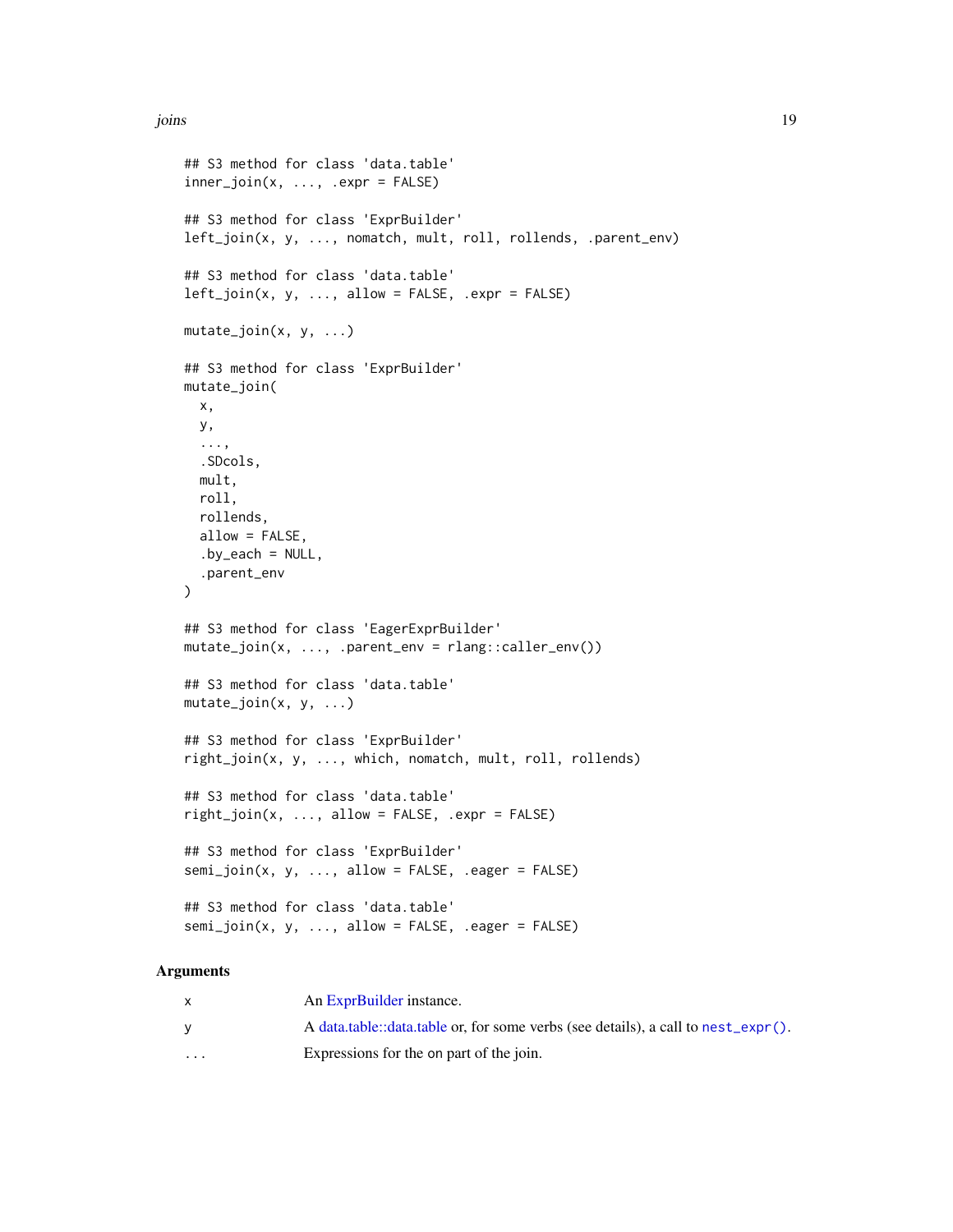<span id="page-19-0"></span>

| .expr                                        | If the input is a data. table and . expr is TRUE, an instance of EagerExprBuilder<br>will be returned. Useful if you want to add clauses to j, e.g. with mutate-<br>table.express.                         |
|----------------------------------------------|------------------------------------------------------------------------------------------------------------------------------------------------------------------------------------------------------------|
| sort                                         | Passed to data.table::merge.                                                                                                                                                                               |
| allow                                        | Passed as data.table's allow.cartesian.                                                                                                                                                                    |
| .parent_env<br>nomatch, mult, roll, rollends | See $end$ ( $expr()$ .                                                                                                                                                                                     |
|                                              | See data.table::data.table.                                                                                                                                                                                |
| .SDcols                                      | For mutate_join. See the details below.                                                                                                                                                                    |
| .by_each                                     | For mutate join. See the details below.                                                                                                                                                                    |
| which                                        | If TRUE, return the row numbers that matched in x instead of the result of the<br>$10$ in.                                                                                                                 |
| .eager                                       | For semi_join. If TRUE, it uses nest_expr() to build an expression like this<br>instead of the default one. This uses the captured data.table eagerly, so use<br>chain() when needed. The default is lazy. |

## Details

The following joins support [nest\\_expr\(\)](#page-24-1) in y:

- anti\_join
- inner\_join
- right\_join

The full\_join method is really a wrapper for data.table::merge that specifies all = TRUE. The expression in x gets evaluated, merged with y, and the result is captured in a new [ExprBuilder.](#page-8-1) Useful in case you want to keep building expressions after the merge.

## Mutating join

The [ExprBuilder](#page-8-1) method for mutate\_join implements the idiom described in [this link.](https://stackoverflow.com/a/54313203/5793905) The columns specified in .SDcols are those that will be added to x from y. The specification can be done by:

- Using [tidyselect::select\\_helpers.](#page-0-0)
- Passing a character vector. If the character is named, the names are taken as the new column names for the values added to x.
- A list, using [base::list\(\)](#page-0-0) or .(), containing:
	- Column names, either as characters or symbols.
	- Named calls expressing how the column should be summarized/modified before adding it to x.

The last case mentioned above is useful when the join returns many rows from y for each row in x, so they can be summarized while joining. The value of by in the join depends on what is passed to .by\_each:

- If NULL (the default), by is set to .EACHI if a call is detected in any of the expressions from the list in .SDcols
- If TRUE, by is always set to .EACHI
- If FALSE, by is never set to .EACHI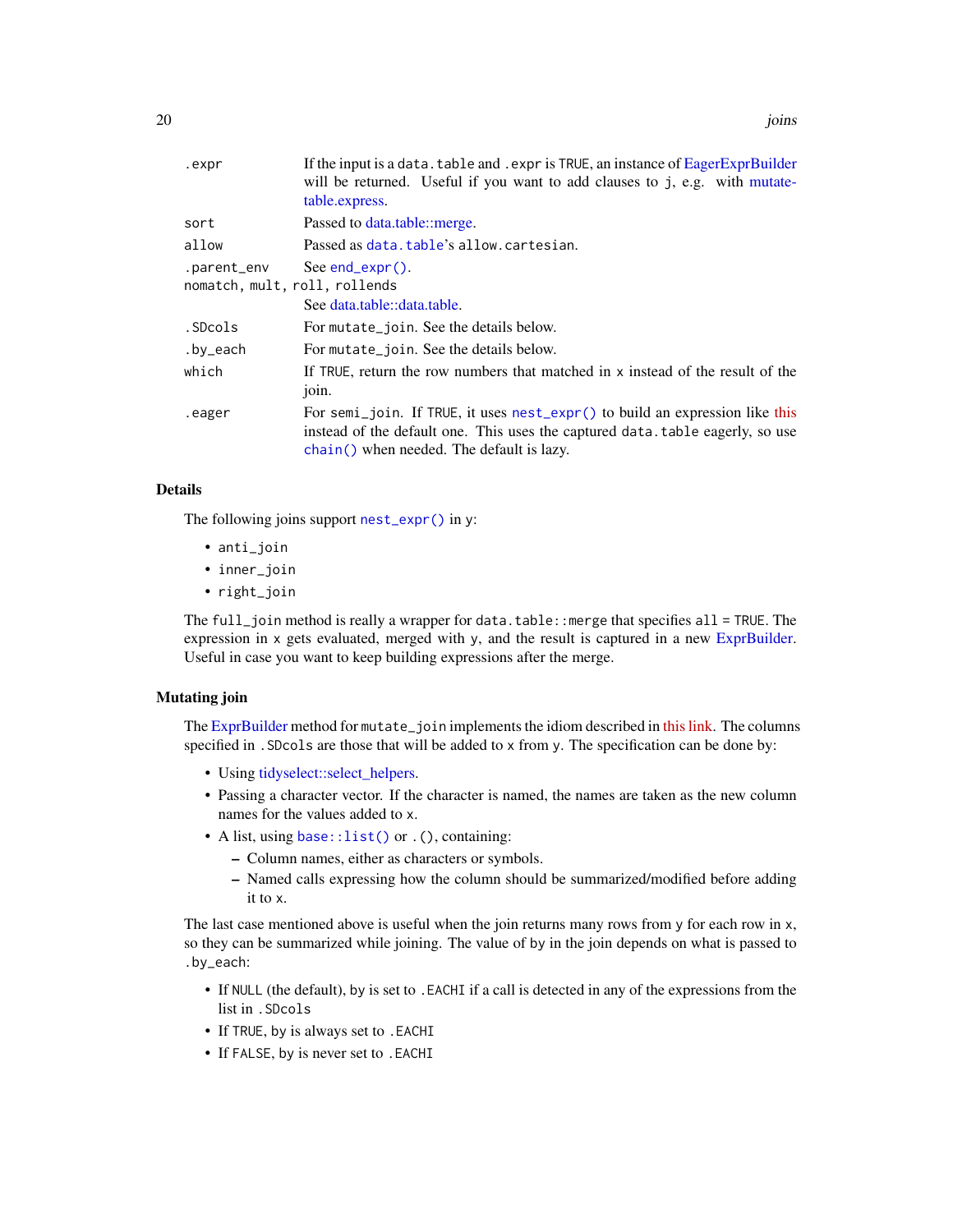<span id="page-20-0"></span>joins 21

## See Also

[data.table::data.table,](#page-0-0) [dplyr::join](#page-0-0)

## Examples

```
lhs \le data.table::data.table(x = rep(c("b", "a", "c"), each = 3),
                              y = c(1, 3, 6),
                              v = 1:9rhs \leq data.table::data.table(x = c("c", "b"),
                              v = 8:7,
                              foo = c(4, 2)rhs %>%
   anti_join(lhs, x, v)
lhs %>%
   inner_join(rhs, x)
# creates new data.table
lhs %>%
   left_join(rhs, x)
# would modify lhs by reference
lhs %>%
   start_expr %>%
   mutate_join(rhs, x, .SDcols = c("foo", rhs.v = "v")))
# would modify rhs by reference, summarizing 'y' before adding it.
rhs %>%
    start_expr %>%
    mutate\_join(lhs, x, .SDCols = .(y = mean(y)))# creates new data.table
lhs %>%
   right_join(rhs, x)
# keep only columns from lhs
lhs %>%
```

```
semi_join(rhs, x)
```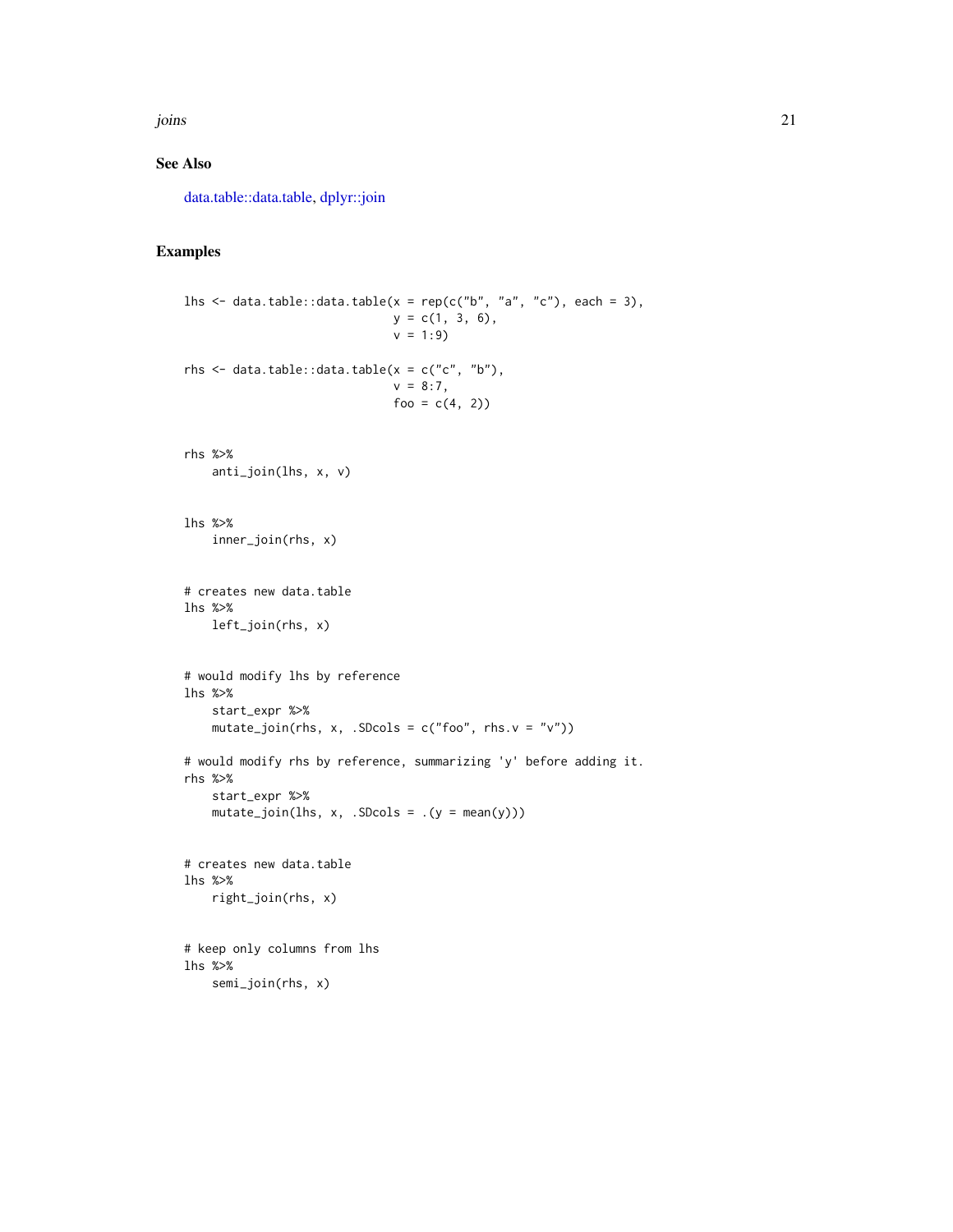<span id="page-21-0"></span>

## Description

Group by setting key of the input.

## Usage

```
key_by(.data, ...)
## S3 method for class 'ExprBuilder'
key_by(
  .data,
  ...,
  .parse = getOption("table.express.parse", FALSE),
  .chain = getOption("table.express.chain", TRUE)
\mathcal{L}## S3 method for class 'data.table'
key_by(.data, ...)
```
## Arguments

| .data                   | Object to be grouped and subsequently keyed.                                                                      |
|-------------------------|-------------------------------------------------------------------------------------------------------------------|
| $\cdot$ $\cdot$ $\cdot$ | Arguments for the specific methods.                                                                               |
| .parse                  | Logical. Whether to apply $rlang::parse\_expr()$ to obtain the expressions.                                       |
| .chain                  | Logical. Should a new frame be automatically chained to the expression if the<br>clause being set already exists? |

## Details

Everything in ... will be wrapped in a call to list. Its contents work like Clauses for grouping on columns. The keyby inside the [data.table::data.table](#page-0-0) frame.

To see more examples, check the [vignette,](https://asardaes.github.io/table.express/articles/table.express.html) or the [table.express-package](#page-1-1) entry.

## Examples

```
data("mtcars")
data.table::as.data.table(mtcars) %>%
   start_expr %>%
   key_by(cyl, gear)
```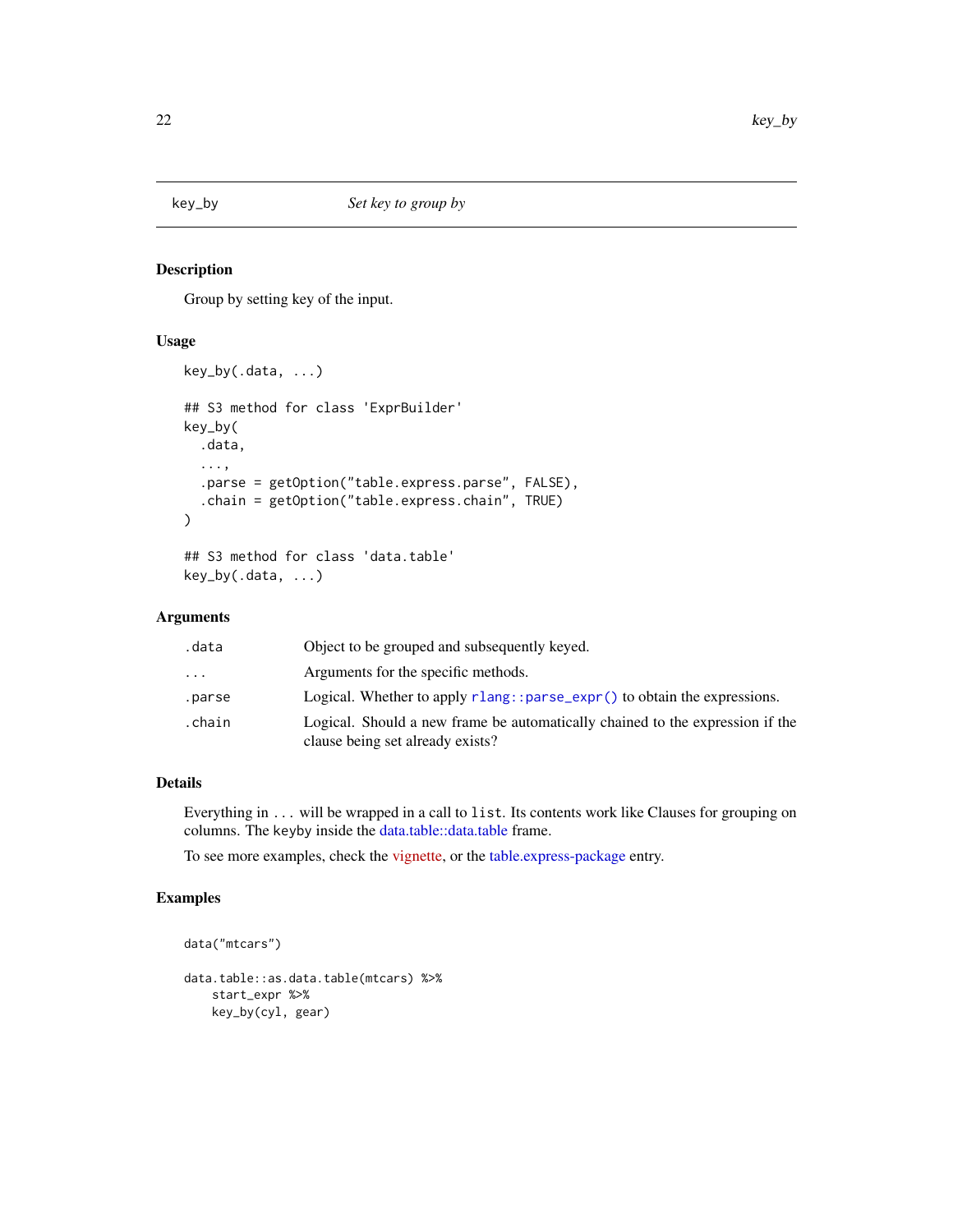## <span id="page-22-1"></span><span id="page-22-0"></span>Description

Add or update columns of a [data.table::data.table,](#page-0-0) possibly by reference using [:=](#page-0-0).

#### Usage

```
## S3 method for class 'ExprBuilder'
mutate(
  .data,
  ...,
  .sequential = FALSE,
  .unquote_names = TRUE,
  .parse = getOption("table.express.parse", FALSE),
  .chain = getOption("table.express.chain", TRUE)
)
## S3 method for class 'EagerExprBuilder'
mutate(.data, ..., .parent_env = rlang::caller_env())
## S3 method for class 'data.table'
mutate(.data, ...)
```
## Arguments

| .data       | An instance of ExprBuilder.                                                                                                                                                                                                                |
|-------------|--------------------------------------------------------------------------------------------------------------------------------------------------------------------------------------------------------------------------------------------|
| $\cdots$    | Mutation clauses.                                                                                                                                                                                                                          |
| .sequential | If TRUE, each expression in is assigned to a nested body within curly braces<br>to allow them to use variables created by previous expressions. The default is<br>FALSE because enabling this may turn off some data, table optimizations. |
|             | .unquote_names Passed to rlang::enexprs(). Set to FALSE if you want to pass the single :=<br>expression.                                                                                                                                   |
| .parse      | Logical. Whether to apply $rlang:parse\_expr()$ to obtain the expressions.                                                                                                                                                                 |
| .chain      | Logical. Should a new frame be automatically chained to the expression if the<br>clause being set already exists?                                                                                                                          |
| .parent_env | See end_expr $()$                                                                                                                                                                                                                          |

#### Details

To see more examples, check the [vignette,](https://asardaes.github.io/table.express/articles/table.express.html) or the [table.express-package](#page-1-1) entry.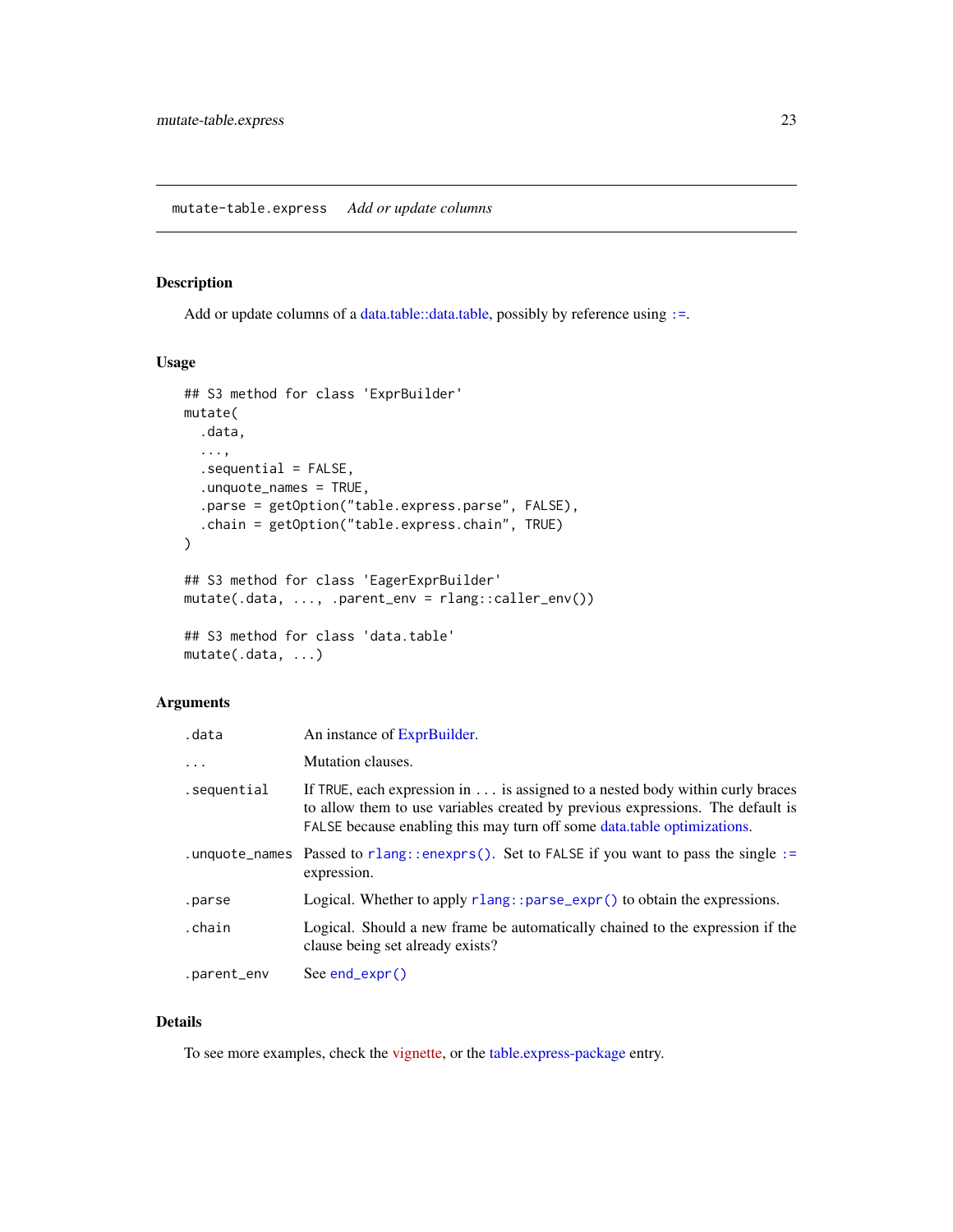## Examples

```
data("mtcars")
data.table::as.data.table(mtcars) %>%
   start_expr %>%
   mutate(mpg_squared = mpg ^ 2)
```
mutate\_sd *Mutate subset of data*

## Description

Like [mutate-table.express](#page-22-1) but possibly recycling calls.

#### Usage

```
mutate_sd(.data, .SDcols, .how = identity, ...)
## S3 method for class 'ExprBuilder'
mutate_sd(
  .data,
  .SDcols,
  . how = identity,
  ...,
  .pairwise = TRUE,
  .prefix,
  .suffix,
  .parse = getOption("table.express.parse", FALSE),
  .chain = getOption("table.express.chain", TRUE)
)
## S3 method for class 'EagerExprBuilder'
mutate_sd(.data, ..., .parent_env = rlang::caller_env())
## S3 method for class 'data.table'
mutate_sd(.data, ...)
```

| .data   | An instance of ExprBuilder.                                                                                                                                                                                                                                              |
|---------|--------------------------------------------------------------------------------------------------------------------------------------------------------------------------------------------------------------------------------------------------------------------------|
| .SDcols | See data.table::data.table and the details here.                                                                                                                                                                                                                         |
| . how   | The function(s) or function call(s) that will perform the transformation. If many,<br>a list should be used, either with $list()$ or $.()$ . If the list is named, the names<br>will be used for the new columns' names. Lambdas specified as formulas are<br>supported. |

<span id="page-23-0"></span>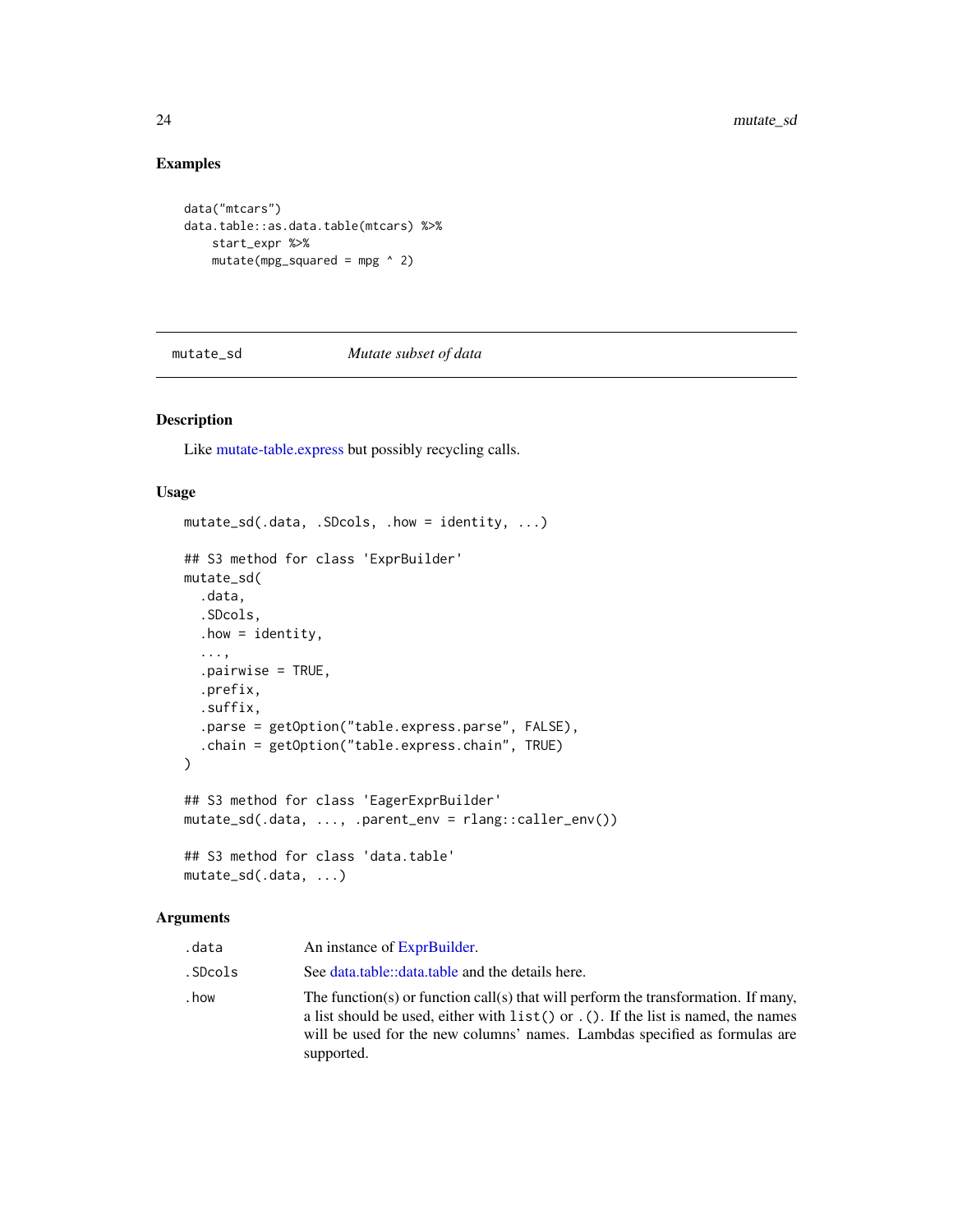<span id="page-24-0"></span>

| $\ddots$         | Possibly more arguments for <i>all</i> functions/calls in . how.                                                                           |
|------------------|--------------------------------------------------------------------------------------------------------------------------------------------|
| .pairwise        | If FALSE, each function in . how is applied to each column in . SDcols (like a<br>cartesian product).                                      |
| .prefix, .suffix |                                                                                                                                            |
|                  | Only relevant when . how is a function: add a prefix or suffix to the new column's<br>name. If neither is missing, .prefix has preference. |
| .parse           | Logical. Whether to apply $rlang:parse\_expr()$ to obtain the expressions.                                                                 |
| .chain           | Logical. Should a new frame be automatically chained to the expression if the<br>clause being set already exists?                          |
| .parent_env      | $See end\_expr()$                                                                                                                          |

#### Details

This function works similar to [transmute\\_sd\(\)](#page-30-1) but keeps all columns and *can* modify by reference, like [mutate-table.express.](#page-22-1) It can serve like [dplyr's scoped mutation variants](#page-0-0) depending on what's given to .SDcols.

Additionally, .SDcols supports:

- [tidyselect::select\\_helpers](#page-0-0)
- A predicate using the .COL pronoun that should return a single logical when .COL is replaced by a *column* of the data.
- A formula using . or .x instead of the aforementioned .COL.

The caveat is that the expression is evaluated eagerly, i.e. with the currently captured data.table. Consider using [chain\(\)](#page-5-1) to explicitly capture intermediate results as actual data.tables.

To see more examples, check the [vignette,](https://asardaes.github.io/table.express/articles/table.express.html) or the [table.express-package](#page-1-1) entry.

## Examples

```
data("mtcars")
data.table::as.data.table(mtcars) %>%
   start_expr %>%
    mutate_sd(c("mpg", "cyl"), \sim .x \star 2)
```
<span id="page-24-1"></span>nest\_expr *Nest expressions as a functional chain*

#### Description

Nest expressions as a functional chain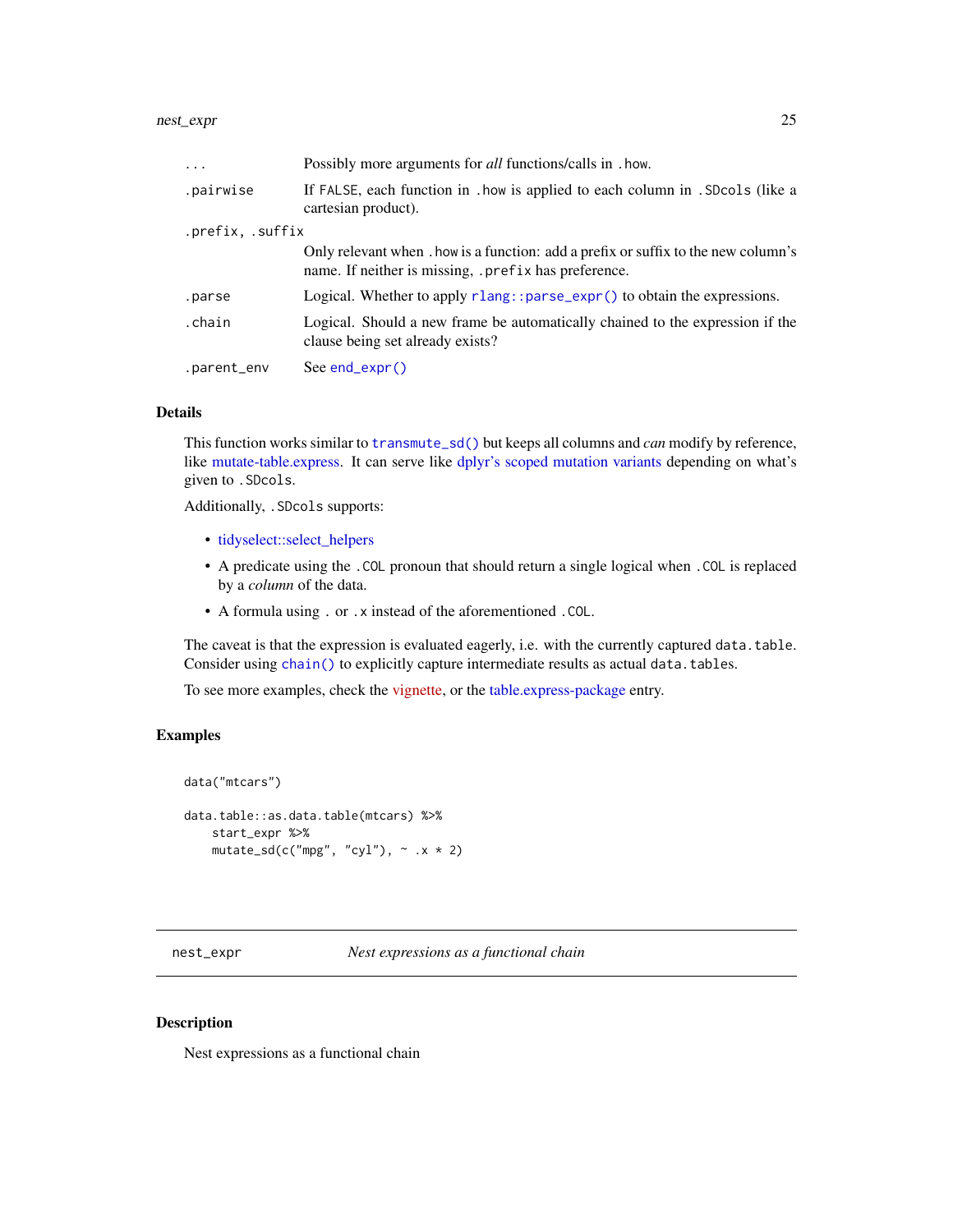#### Usage

```
nest_expr(
  ...,
  . start = TRUE,.end = .start,
  .parse = getOption("table.express.parse", FALSE)
\lambda
```
## Arguments

| $\cdots$ | Expressions that will be part of the functional chain.                          |
|----------|---------------------------------------------------------------------------------|
| .start   | Whether to add a start_expr() call at the beginning of the chain.               |
| .end     | Whether to add an end_expr() call at the end of the chain.                      |
| .parse   | Logical. Whether to apply $r$ lang:: $parse\_expr()$ to obtain the expressions. |

#### Details

All expressions in ... are "collapsed" with [%>%](#page-0-0), passing the [ExprBuilder'](#page-8-1)s captured data.table as the initial parameter. Names are silently dropped.

The chain is evaluated eagerly and saved in the ExprBuilder instance to be used during final expression evaluation.

To see more examples, check the [vignette,](https://asardaes.github.io/table.express/articles/table.express.html) or the [table.express-package](#page-1-1) entry.

<span id="page-25-1"></span>order\_by-table.express

*Order by clause*

## Description

Clause for ordering rows.

```
order_by(.data, ...)
## S3 method for class 'ExprBuilder'
order_by(
  .data,
  ...,
  .collapse,
  .parse = getOption("table.express.parse", FALSE),
  .chain = getOption("table.express.chain", TRUE)
\lambda## S3 method for class 'data.table'
order_by(.data, ...)
```
<span id="page-25-0"></span>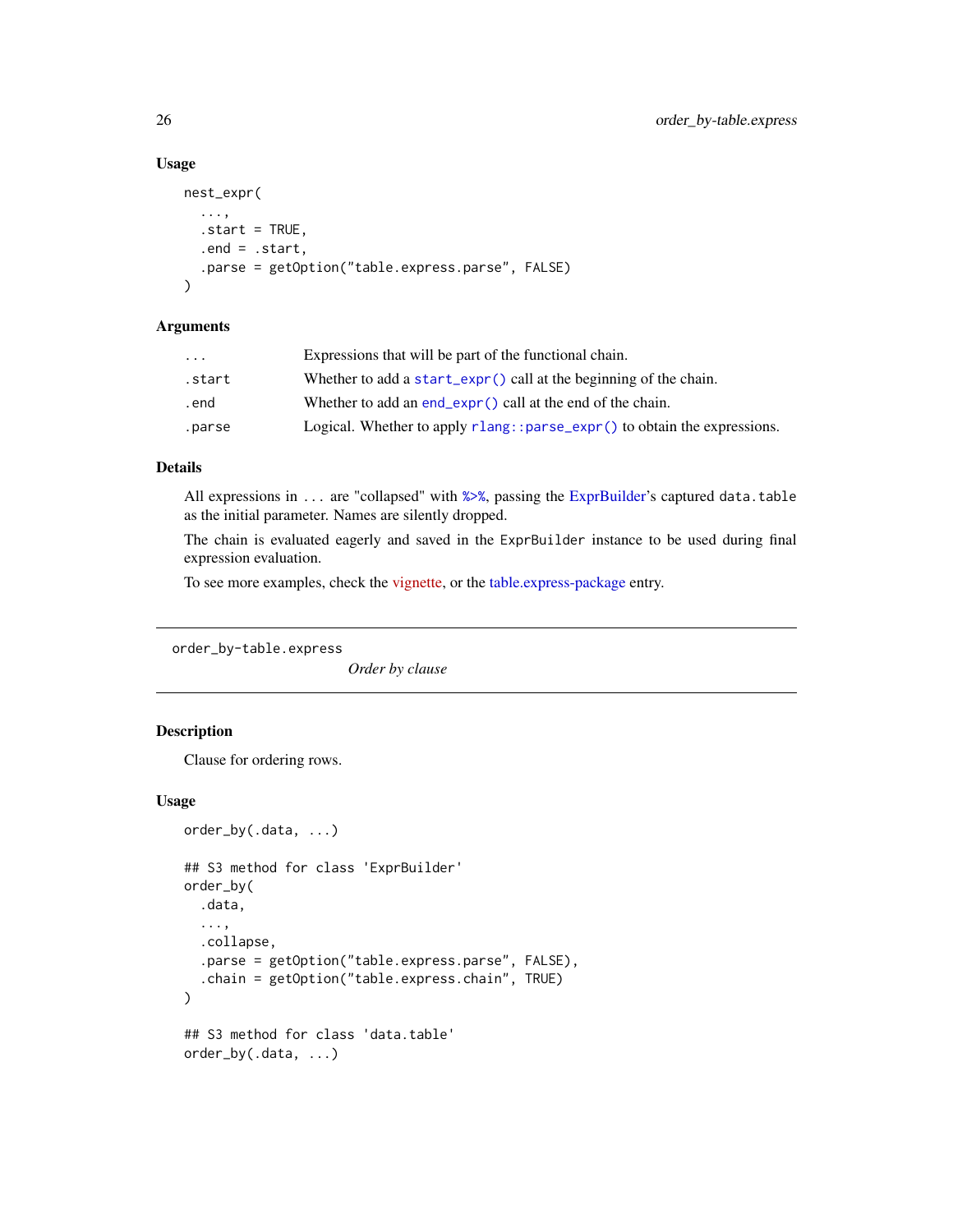<span id="page-26-0"></span>

| .data     | The input data.                                                                                                   |
|-----------|-------------------------------------------------------------------------------------------------------------------|
| .         | Arguments for the specific methods.                                                                               |
| .collapse | Ignored. See details.                                                                                             |
| .parse    | Logical. Whether to apply $r$ lang:: $parse_{\text{expr}}()$ to obtain the expressions.                           |
| .chain    | Logical. Should a new frame be automatically chained to the expression if the<br>clause being set already exists? |

## Details

The [ExprBuilder](#page-8-1) method dispatches to [where-table.express,](#page-32-1) but doesn't forward the .collapse argument.

To see more examples, check the [vignette,](https://asardaes.github.io/table.express/articles/table.express.html) or the [table.express-package](#page-1-1) entry.

#### Examples

```
data("mtcars")
```

```
data.table::as.data.table(mtcars) %>%
   order_by(-cyl, gear)
```
select-table.express *Select clause*

## Description

Select columns of a [data.table::data.table.](#page-0-0)

```
## S3 method for class 'ExprBuilder'
select(
  .data,
  ...,
  .negate = FALSE,
  .parse = getOption("table.express.parse", FALSE),
  .chain = getOption("table.express.chain", TRUE)
\mathcal{L}## S3 method for class 'EagerExprBuilder'
select(.data, ..., .parent_env = rlang::caller_env())
## S3 method for class 'data.table'
select(.data, ...)
```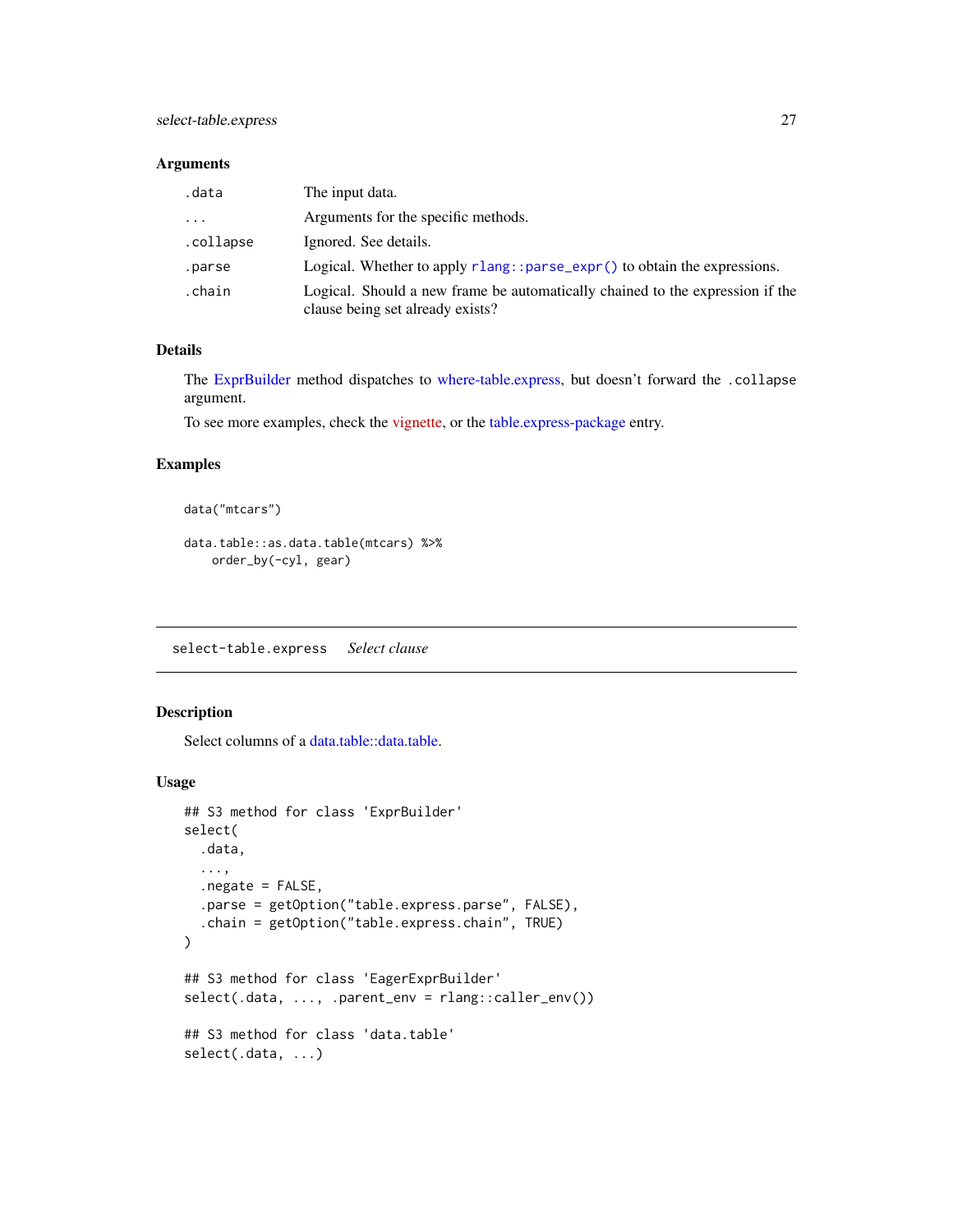<span id="page-27-0"></span>

| .data       | An instance of ExprBuilder.                                                                                         |
|-------------|---------------------------------------------------------------------------------------------------------------------|
| $\cdots$    | Clause for selecting columns. For j inside the data. table's frame.                                                 |
| .negate     | Whether to negate the selection semantics and keep only columns that do <i>not</i><br>match what's given in $\dots$ |
| .parse      | Logical. Whether to apply rlang:: parse_expr() to obtain the expressions.                                           |
| .chain      | Logical. Should a new frame be automatically chained to the expression if the<br>clause being set already exists?   |
| .parent_env | $See end\_expr()$                                                                                                   |

## Details

The expressions in ... support [tidyselect::select\\_helpers.](#page-0-0)

To see more examples, check the [vignette,](https://asardaes.github.io/table.express/articles/table.express.html) or the [table.express-package](#page-1-1) entry.

## Examples

```
data("mtcars")
```
data.table::as.data.table(mtcars) %>% select(mpg:cyl)

<span id="page-27-1"></span>start\_expr *Start expression*

## Description

Start building an expression.

## Usage

```
start_expr(.data, ...)
```

```
## S3 method for class 'data.table'
start_expr(.data, ..., .verbose = getOption("table.express.verbose", FALSE))
```

| .data                   | Optionally, something to capture for the expression.                      |
|-------------------------|---------------------------------------------------------------------------|
| $\cdot$ $\cdot$ $\cdot$ | Arguments for the specific methods.                                       |
| .verbose                | Whether to print more information during the expression-building process. |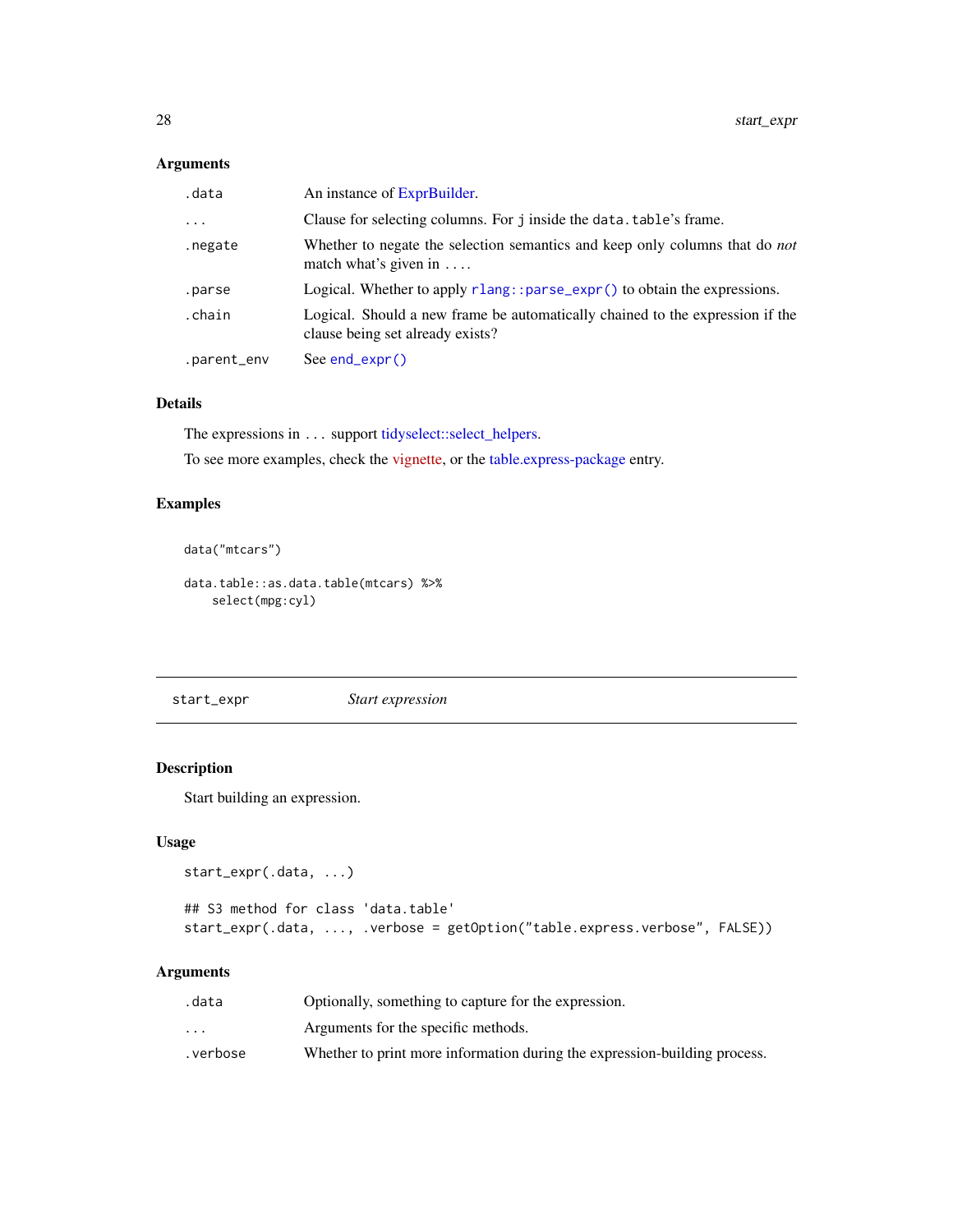## <span id="page-28-0"></span>Details

The [data.table::data.table](#page-0-0) method returns an [ExprBuilder](#page-8-1) instance.

To see more examples, check the [vignette,](https://asardaes.github.io/table.express/articles/table.express.html) or the [table.express-package](#page-1-1) entry.

summarize-table.express

*Summarize columns*

#### Description

Compute summaries for columns, perhaps by group.

```
## S3 method for class 'ExprBuilder'
summarize(
  .data,
  ...,
  .assume_optimized = NULL,
  .parse = getOption("table.express.parse", FALSE),
  .chain = getOption("table.express.chain", TRUE)
\lambda## S3 method for class 'ExprBuilder'
summarise(
  .data,
  ...,
  .assume_optimized = NULL,
  .parse = getOption("table.express.parse", FALSE),
  .chain = getOption("table.express.chain", TRUE)
)
## S3 method for class 'EagerExprBuilder'
summarize(.data, ..., .parent_env = rlang::caller_env())
## S3 method for class 'EagerExprBuilder'
summarise(.data, ..., .parent_env = rlang::caller_env())
## S3 method for class 'data.table'
summarize(.data, ...)
## S3 method for class 'data.table'
summarise(.data, ...)
```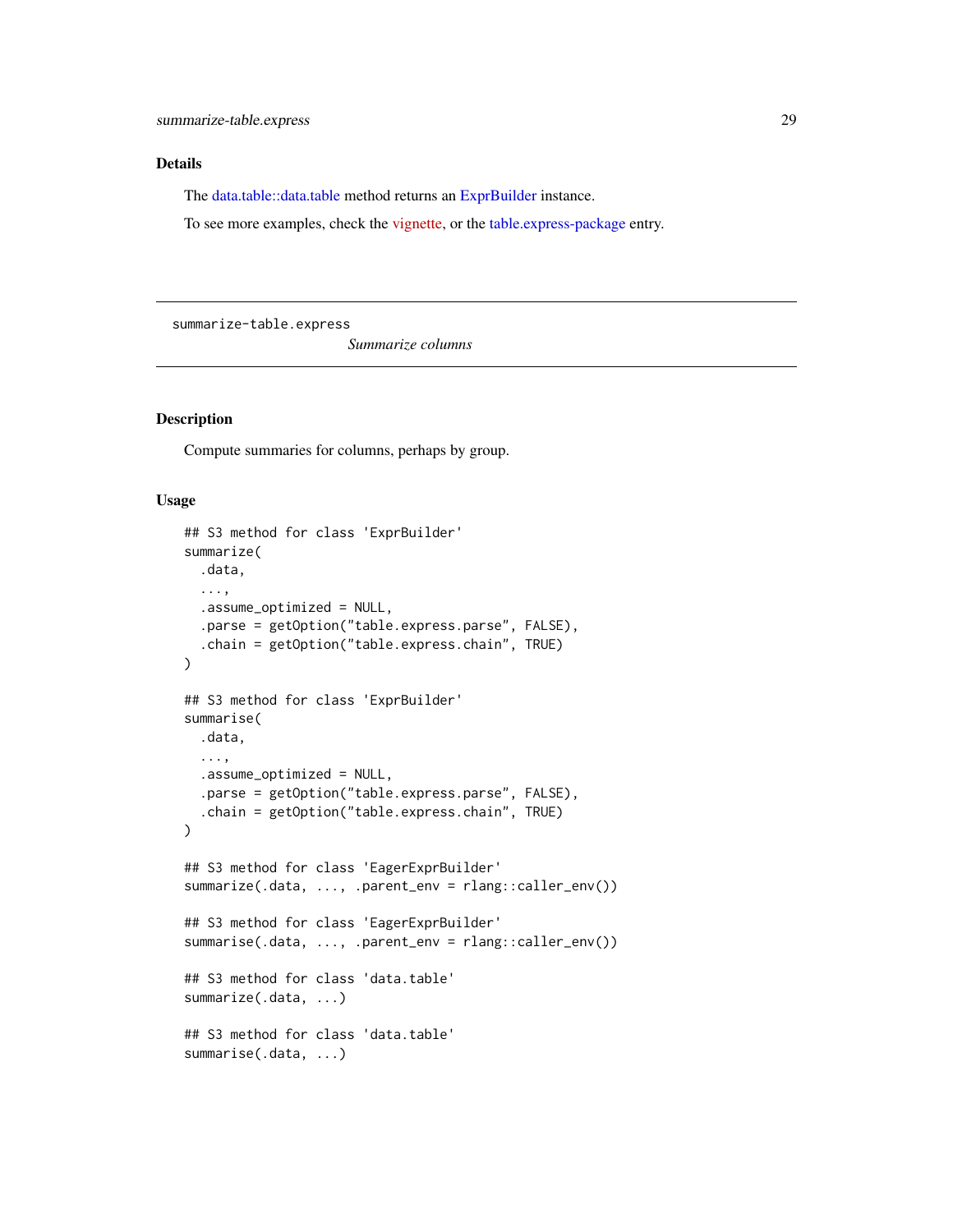<span id="page-29-0"></span>

| .data             | An instance of ExprBuilder.                                                                                                                                                                                                                                                                                                                                                      |
|-------------------|----------------------------------------------------------------------------------------------------------------------------------------------------------------------------------------------------------------------------------------------------------------------------------------------------------------------------------------------------------------------------------|
| $\cdots$          | Clauses for transmuting columns. For j inside the data. table's frame.                                                                                                                                                                                                                                                                                                           |
| .assume_optimized |                                                                                                                                                                                                                                                                                                                                                                                  |
|                   | An optional character vector with function names that you know data.table<br>can optimize. This will be added to this set of known names: min, max, mean,<br>median, var, sd, sum, prod, first, last. Note that using those functions (and only<br>those in a given call to this function) will prevent the expressions from using<br>variables created by previous expressions. |
| .parse            | Logical. Whether to apply $r$ lang:: $parse_{\text{expr}}(x)$ to obtain the expressions.                                                                                                                                                                                                                                                                                         |
| .chain            | Logical. Should a new frame be automatically chained to the expression if the<br>clause being set already exists?                                                                                                                                                                                                                                                                |
| .parent_env       | $See end\_expr()$                                                                                                                                                                                                                                                                                                                                                                |
|                   |                                                                                                                                                                                                                                                                                                                                                                                  |

## Details

The built expression is similar to what transmute builds, but the function also checks that the results have length 1.

To see more examples, check the [vignette,](https://asardaes.github.io/table.express/articles/table.express.html) or the [table.express-package](#page-1-1) entry.

<span id="page-29-1"></span>transmute-table.express

*Compute new columns*

## Description

Compute and keep only new columns.

```
## S3 method for class 'ExprBuilder'
transmute(
  .data,
  ...,
  .enlist = TRUE,
  .sequential = FALSE,
  .parse = getOption("table.express.parse", FALSE),
  .chain = getOption("table.express.chain", TRUE)
\mathcal{L}## S3 method for class 'EagerExprBuilder'
transmute(.data, ..., .parent_env = rlang::caller_env())
## S3 method for class 'data.table'
transmute(.data, ...)
```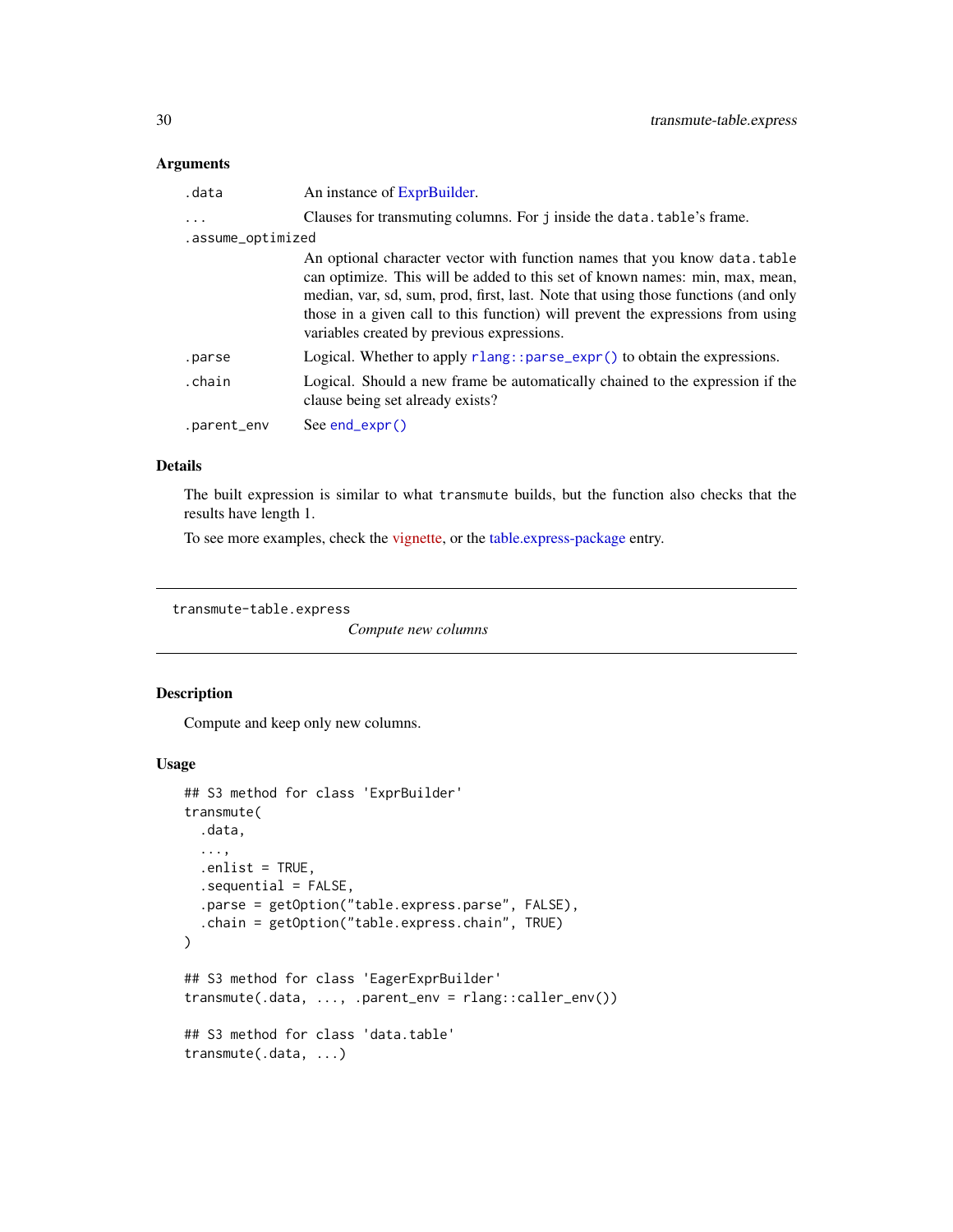## <span id="page-30-0"></span>transmute\_sd 31

#### Arguments

| .data       | An instance of ExprBuilder.                                                                                                                                                                                                                |
|-------------|--------------------------------------------------------------------------------------------------------------------------------------------------------------------------------------------------------------------------------------------|
| $\ddots$    | Clauses for transmuting columns. For j inside the data.table's frame.                                                                                                                                                                      |
| .enlist     | See details.                                                                                                                                                                                                                               |
| .sequential | If TRUE, each expression in is assigned to a nested body within curly braces<br>to allow them to use variables created by previous expressions. The default is<br>FALSE because enabling this may turn off some data, table optimizations. |
| .parse      | Logical. Whether to apply rlang::parse_expr() to obtain the expressions.                                                                                                                                                                   |
| .chain      | Logical. Should a new frame be automatically chained to the expression if the<br>clause being set already exists?                                                                                                                          |
| .parent_env | $See end\_expr()$                                                                                                                                                                                                                          |

#### Details

Everything in ... is wrapped in a call to list by default. If only one expression is given, you can set .enlist to FALSE to skip the call to list.

To see more examples, check the [vignette,](https://asardaes.github.io/table.express/articles/table.express.html) or the [table.express-package](#page-1-1) entry.

#### Examples

```
data("mtcars")
data.table::as.data.table(mtcars) %>%
    transmute(ans = mpg * 2)
```
<span id="page-30-1"></span>transmute\_sd *Transmute subset of data*

#### Description

Like [transmute-table.express](#page-29-1) but for a single call and maybe specifying .SDcols.

```
transmute_sd(.data, .SDcols = everything(), .how = identity, ...)
## S3 method for class 'ExprBuilder'
transmute_sd(
  .data,
  .SDcols = everything(),
  . how = identity,
  ...,
  .parse = getOption("table.express.parse", FALSE),
```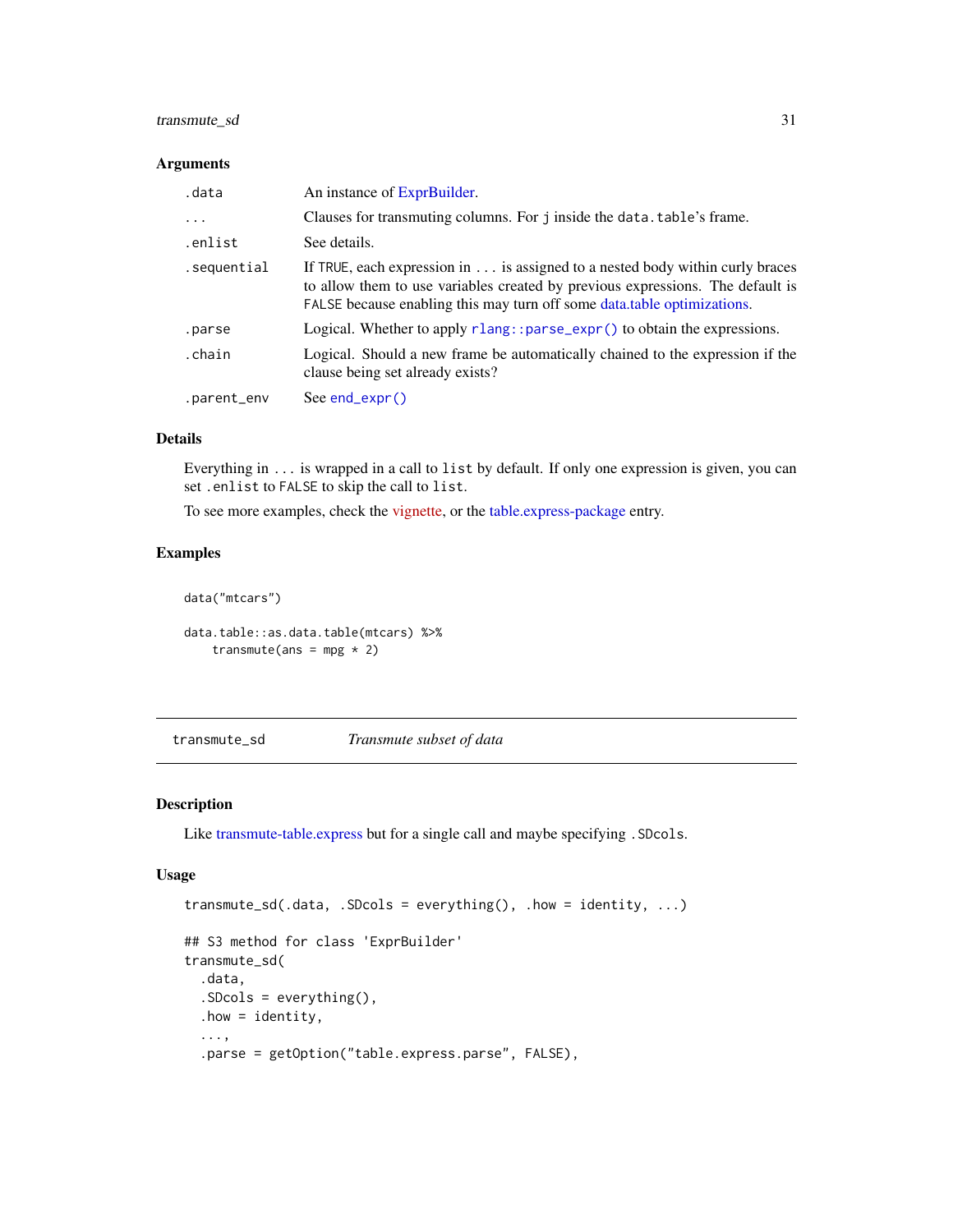```
.chain = getOption("table.express.chain", TRUE)
\lambda## S3 method for class 'EagerExprBuilder'
transmute_sd(.data, ..., .parent_env = rlang::caller_env())
## S3 method for class 'data.table'
transmute_sd(.data, ...)
```

| .data       | An instance of ExprBuilder.                                                                                                                                                                                                                                          |
|-------------|----------------------------------------------------------------------------------------------------------------------------------------------------------------------------------------------------------------------------------------------------------------------|
| .SDcols     | See data.table::data.table and the details here.                                                                                                                                                                                                                     |
| . how       | The function(s) or function call(s) that will perform the transformation. If many,<br>a list should be used, either with list() or . (). If the list is named, the names<br>will be used for the new columns' names. Lambdas specified as formulas are<br>supported. |
| $\cdots$    | Possibly more arguments for <i>all</i> functions/calls in . how.                                                                                                                                                                                                     |
| .parse      | Logical. Whether to apply $r$ lang:: $parse$ _expr() to obtain the expressions.                                                                                                                                                                                      |
| .chain      | Logical. Should a new frame be automatically chained to the expression if the<br>clause being set already exists?                                                                                                                                                    |
| .parent_env | See $end$ ( $\times$ pr()                                                                                                                                                                                                                                            |

## Details

Like [transmute-table.express,](#page-29-1) this function never modifies the input by reference. This function adds/chains a select expression that will be evaluated by [data.table::data.table,](#page-0-0) possibly specifying the helper function .transmute\_matching, which is assigned to the final expression's evaluation environment when calling [end\\_expr\(\)](#page-7-1) (i.e., [ExprBuilder'](#page-8-1)s eval method).

Said function supports two pronouns that can be used by .how and .SDcols:

- .COL: the actual values of the column.
- .COLNAME: the name of the column currently being evaluated.

Additionally, lambdas specified as formulas are also supported. In those cases, .x is equivalent to .COL and .y to .COLNAME.

Unlike a call like  $DT[,$  (vars) := expr], . SDcols can be created dynamically with an expression that evaluates to something that would be used in place of vars *without* eagerly using the captured data.table. See the examples here or in [table.express-package.](#page-1-1)

## Examples

```
data("mtcars")
```

```
data.table::as.data.table(mtcars) %>%
    transmute_sd(\sim grepl("\simd", .y), \sim .x \star 2)
```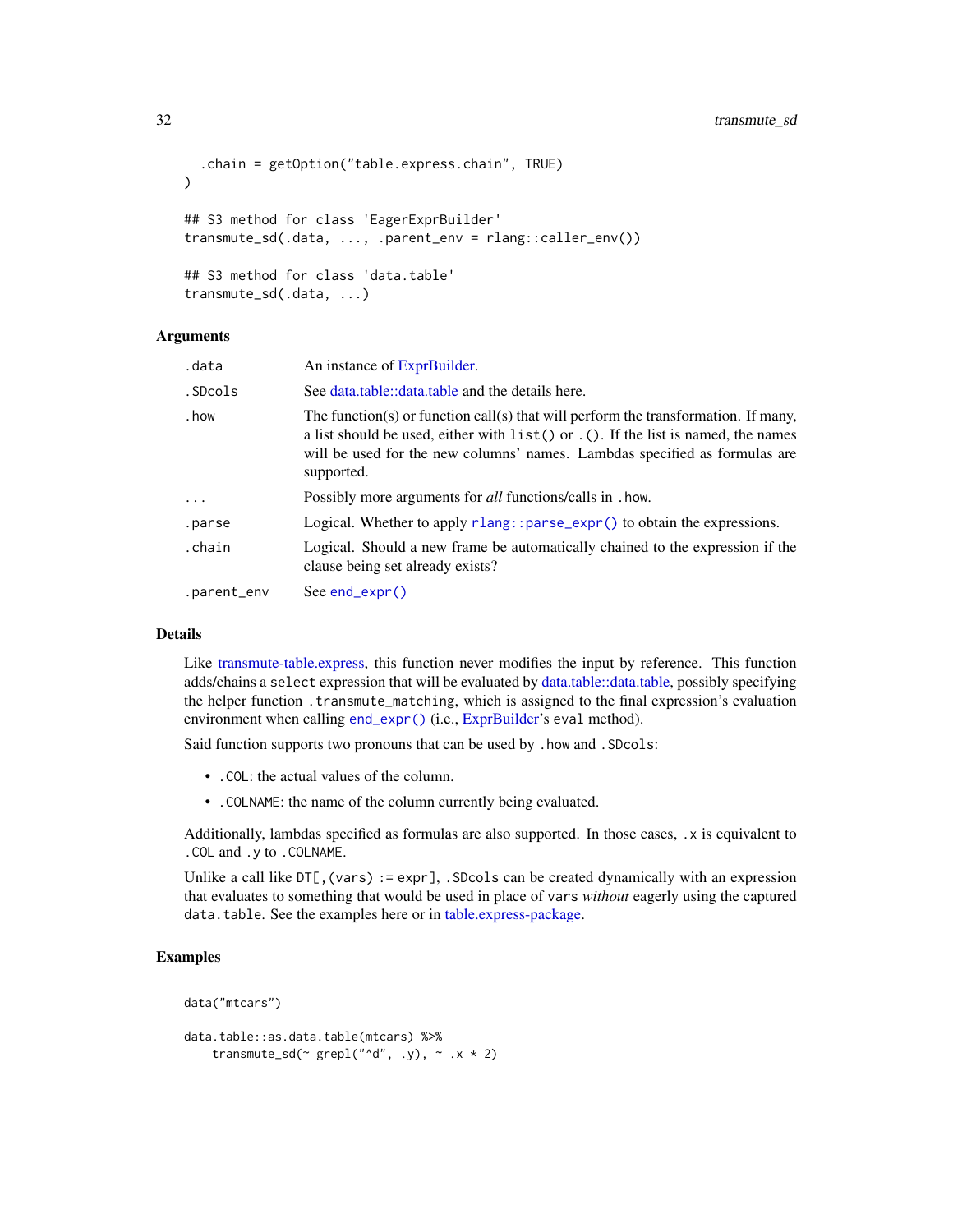```
data.table::as.data.table(mtcars) %>%
    transmute_sd(\sim is.numeric(.x), \sim .x * 2)
```
<span id="page-32-1"></span>where-table.express *Where clause*

#### Description

Clause for subsetting rows.

## Usage

```
where(.data, ...)
## S3 method for class 'ExprBuilder'
where(
  .data,
  ...,
  which,
  \text{collapse} = \text{``&\,},
  .parse = getOption("table.express.parse", FALSE),
  .chain = getOption("table.express.chain", TRUE)
\mathcal{L}
```

```
## S3 method for class 'data.table'
where(.data, ...)
```
## Arguments

| .data     | The input data.                                                                                                   |
|-----------|-------------------------------------------------------------------------------------------------------------------|
| $\cdots$  | Arguments for the specific methods.                                                                               |
| which     | Passed to data.table::data.table.                                                                                 |
| .collapse | A boolean function which will be used to "concatenate" all conditions in                                          |
| .parse    | Logical. Whether to apply rlang::parse_expr() to obtain the expressions.                                          |
| .chain    | Logical. Should a new frame be automatically chained to the expression if the<br>clause being set already exists? |

#### Details

For [ExprBuilder,](#page-8-1) the expressions in ... can call [nest\\_expr\(\)](#page-24-1), and are eagerly nested if they do. The [data.table::data.table](#page-0-0) method is lazy, so it expects another verb to follow *afterwards*. To see more examples, check the [vignette,](https://asardaes.github.io/table.express/articles/table.express.html) or the [table.express-package](#page-1-1) entry.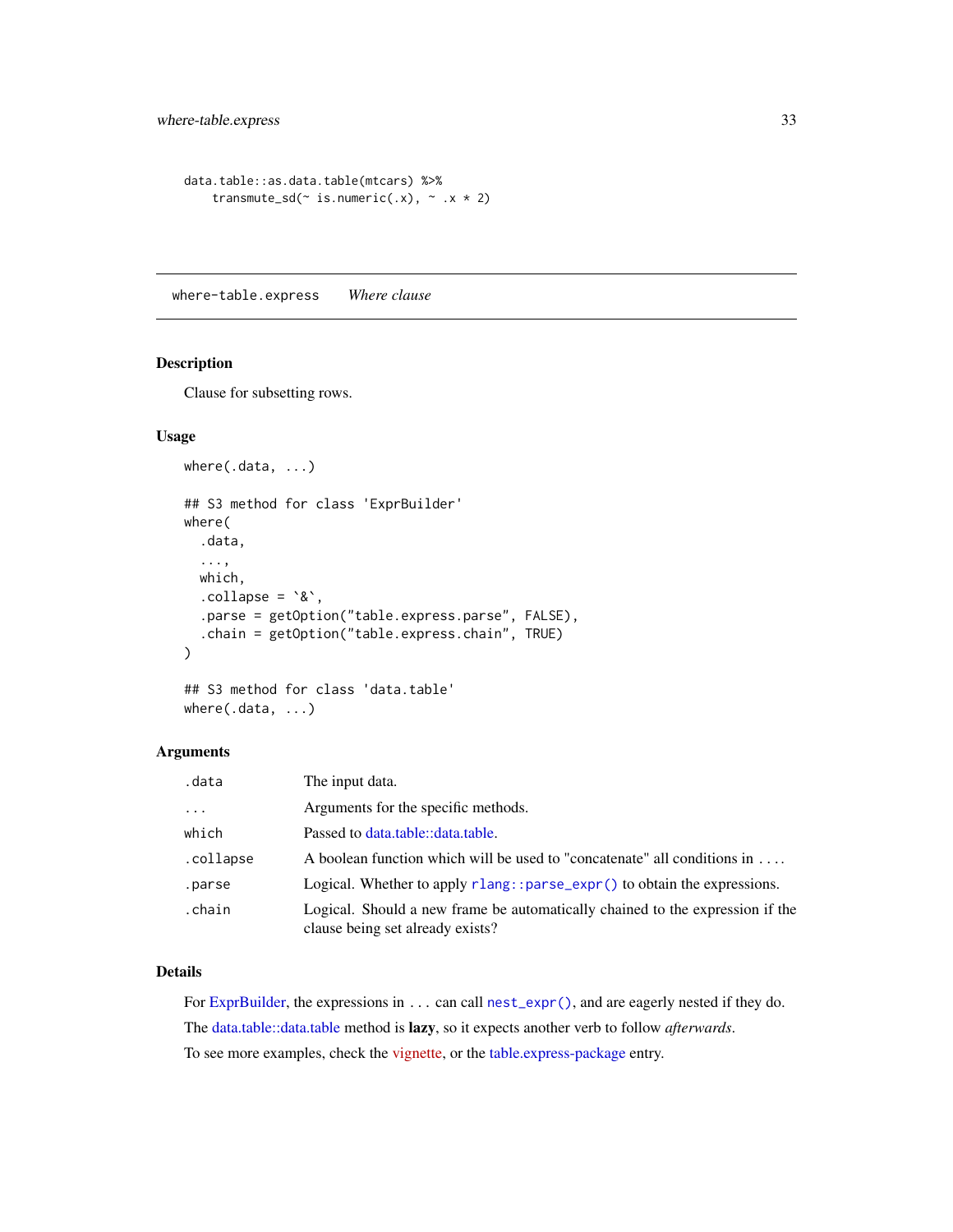## Examples

```
data("mtcars")
```

```
data.table::as.data.table(mtcars) %>%
   start_expr %>%
   where(vs == 0, am == 1)
```
data.table::as.data.table(mtcars) %>%  $where(vs == 0) %$ transmute(mpg = round(mpg))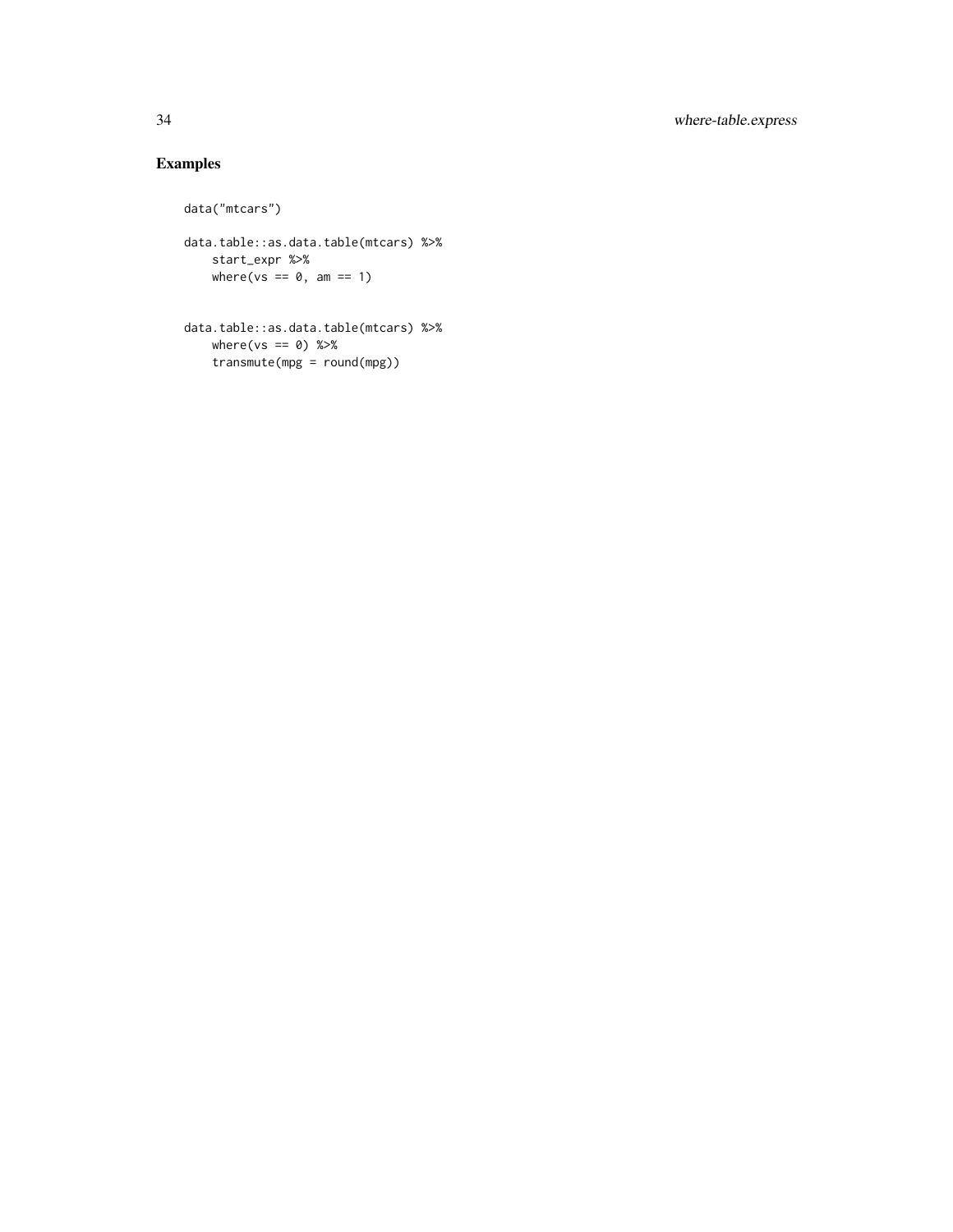# <span id="page-34-0"></span>**Index**

#### :=, *[23](#page-22-0)* %>%, *[26](#page-25-0)*

anti\_join.data.table *(*joins*)*, [18](#page-17-0) anti\_join.ExprBuilder *(*joins*)*, [18](#page-17-0) arrange-table.express, [5](#page-4-0) arrange.data.table *(*arrange-table.express*)*, [5](#page-4-0) arrange.ExprBuilder *(*arrange-table.express*)*, [5](#page-4-0) base::eval(), *[9](#page-8-0)* base::list(), *[20](#page-19-0)* chain, [6](#page-5-0) chain(), *[13](#page-12-0)*, *[16](#page-15-0)*, *[20](#page-19-0)*, *[25](#page-24-0)* data.table, *[2](#page-1-0)*, *[20](#page-19-0)* data.table optimizations, *[23](#page-22-0)*, *[31](#page-30-0)* data.table::copy(), *[9](#page-8-0)*, *[11](#page-10-4)* data.table::data.table, *[8–](#page-7-0)[10](#page-9-3)*, *[14](#page-13-0)*, *[16,](#page-15-0) [17](#page-16-0)*, *[19](#page-18-0)[–24](#page-23-0)*, *[27](#page-26-0)*, *[29](#page-28-0)*, *[32,](#page-31-0) [33](#page-32-0)* data.table::merge, *[20](#page-19-0)* distinct-table.express, [6](#page-5-0) distinct.data.table *(*distinct-table.express*)*, [6](#page-5-0) distinct.ExprBuilder *(*distinct-table.express*)*, [6](#page-5-0) dplyr, *[2](#page-1-0)* dplyr's scoped mutation variants, *[25](#page-24-0)* dplyr::filter(), *[14](#page-13-0)* dplyr::join, *[21](#page-20-0)* EagerExprBuilder, [7,](#page-6-0) *[13,](#page-12-0) [14](#page-13-0)*, *[16](#page-15-0)*, *[20](#page-19-0)* end\_expr, [8](#page-7-0) end\_expr(), *[6](#page-5-0)*, *[20](#page-19-0)*, *[23](#page-22-0)*, *[25,](#page-24-0) [26](#page-25-0)*, *[28](#page-27-0)*, *[30–](#page-29-0)[32](#page-31-0)*

ExprBuilder, *[5](#page-4-0)[–7](#page-6-0)*, *[9](#page-8-0)*, [9,](#page-8-0) *[12–](#page-11-0)[14](#page-13-0)*, *[16–](#page-15-0)[20](#page-19-0)*, *[23,](#page-22-0) [24](#page-23-0)*, *[26](#page-25-0)[–33](#page-32-0)* extrema\_by, [12](#page-11-0)

```
filter-table.express, 13
```
filter.data.table *(*filter-table.express*)*, [13](#page-12-0) filter.ExprBuilder *(*filter-table.express*)*, [13](#page-12-0) filter\_on, [14](#page-13-0) filter sd. [15](#page-14-0) frame\_append, [17](#page-16-0) full\_join.data.table *(*joins*)*, [18](#page-17-0) full\_join.ExprBuilder *(*joins*)*, [18](#page-17-0) group\_by-table.express, [17](#page-16-0) group\_by.data.table *(*group\_by-table.express*)*, [17](#page-16-0) group\_by.ExprBuilder *(*group\_by-table.express*)*, [17](#page-16-0) inner\_join.data.table *(*joins*)*, [18](#page-17-0) inner\_join.ExprBuilder *(*joins*)*, [18](#page-17-0) joins, [18](#page-17-0) key\_by, [22](#page-21-0) left\_join.data.table *(*joins*)*, [18](#page-17-0) left\_join.ExprBuilder *(*joins*)*, [18](#page-17-0) max\_by *(*extrema\_by*)*, [12](#page-11-0) min\_by *(*extrema\_by*)*, [12](#page-11-0) mutate-table.express, *[13,](#page-12-0) [14](#page-13-0)*, *[16](#page-15-0)*, *[20](#page-19-0)*, [23,](#page-22-0) *[24,](#page-23-0) [25](#page-24-0)* mutate.data.table *(*mutate-table.express*)*, [23](#page-22-0) mutate.EagerExprBuilder *(*mutate-table.express*)*, [23](#page-22-0) mutate.ExprBuilder *(*mutate-table.express*)*, [23](#page-22-0) mutate\_join *(*joins*)*, [18](#page-17-0) mutate\_sd, [24](#page-23-0)

nest\_expr, [25](#page-24-0) nest\_expr(), *[13](#page-12-0)*, *[19,](#page-18-0) [20](#page-19-0)*, *[33](#page-32-0)*